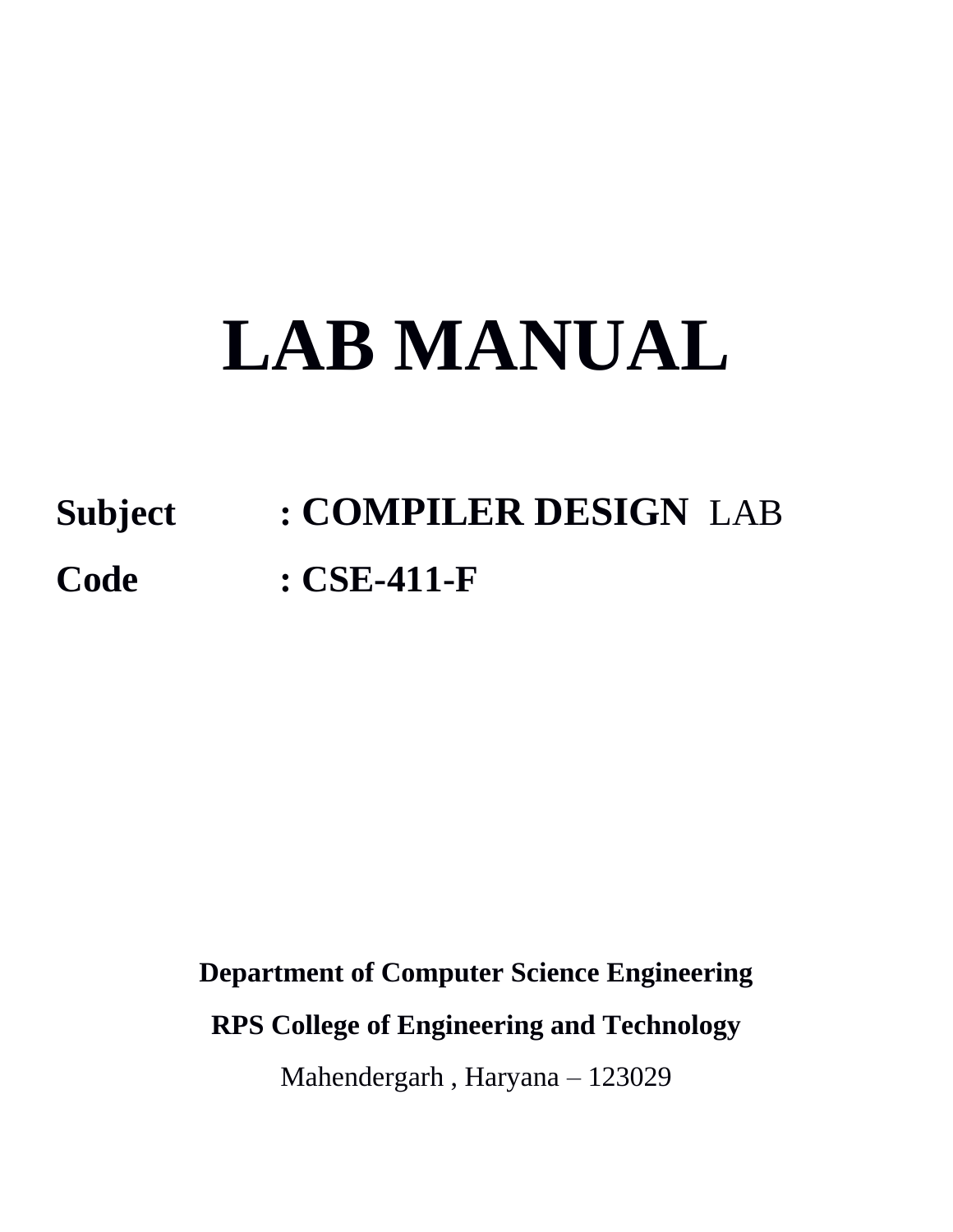#### **BEFORE ENTERING IN THE LAB**

- All the students are supposed to prepare the theory regarding the next experiment.
- Students are supposed to bring the practical file and the lab copy.
- Previous programs should be written in the practical file.
- All the students must follow the instructions, failing which he/she may not be allowed in the lab.

#### **WHILE WORKING IN THE LAB**

- Adhere to experimental schedule as instructed by the lab in-charge
- Get the previously executed program signed by the instructor
- Get the output of the current program checked by the instructor in the lab copy
- Each student should work on his/her assigned computer at each turn of the lab
- Take responsibility of valuable accessories
- Concentrate on the assigned practical and do not play games
- If anyone caught red handed carrying any equipment of the lab, then he/she will have to face serious consequences.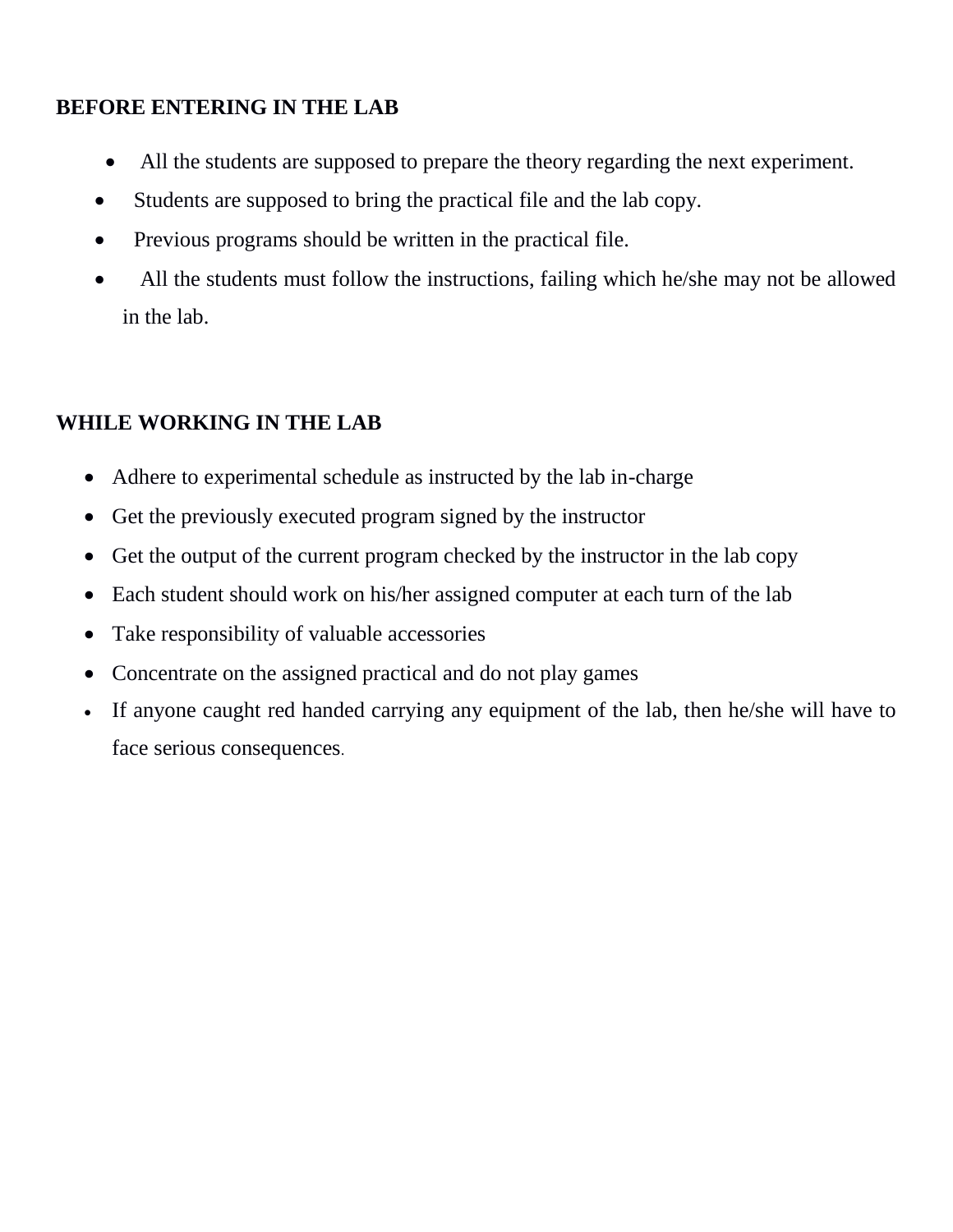#### **LIST OF PROGRAMS**

| S.No           | Program                                                                                   |
|----------------|-------------------------------------------------------------------------------------------|
|                | To study compiler and LEX tools                                                           |
| $\overline{2}$ | Write a program to check whether the string belongs to grammar or not                     |
| 3              | Write a program to find leading terminals                                                 |
| $\overline{4}$ | Write a program to find trailing terminals in a grammar                                   |
| 5              | Write a Program to find the FIRST of non-terminals                                        |
| 6              | Write a program to check whether a grammar is Left Recursive and remove left<br>recursion |
| 7              | Write a program to remove Left Factoring                                                  |
| 8              | Write a program to show whether the grammar is Operator Grammar or not                    |
| 9              | Write a program to show all operations on a Stack                                         |
| 10             | Write a program to show File operations <i>i.e</i> read, write, modify in a text file.    |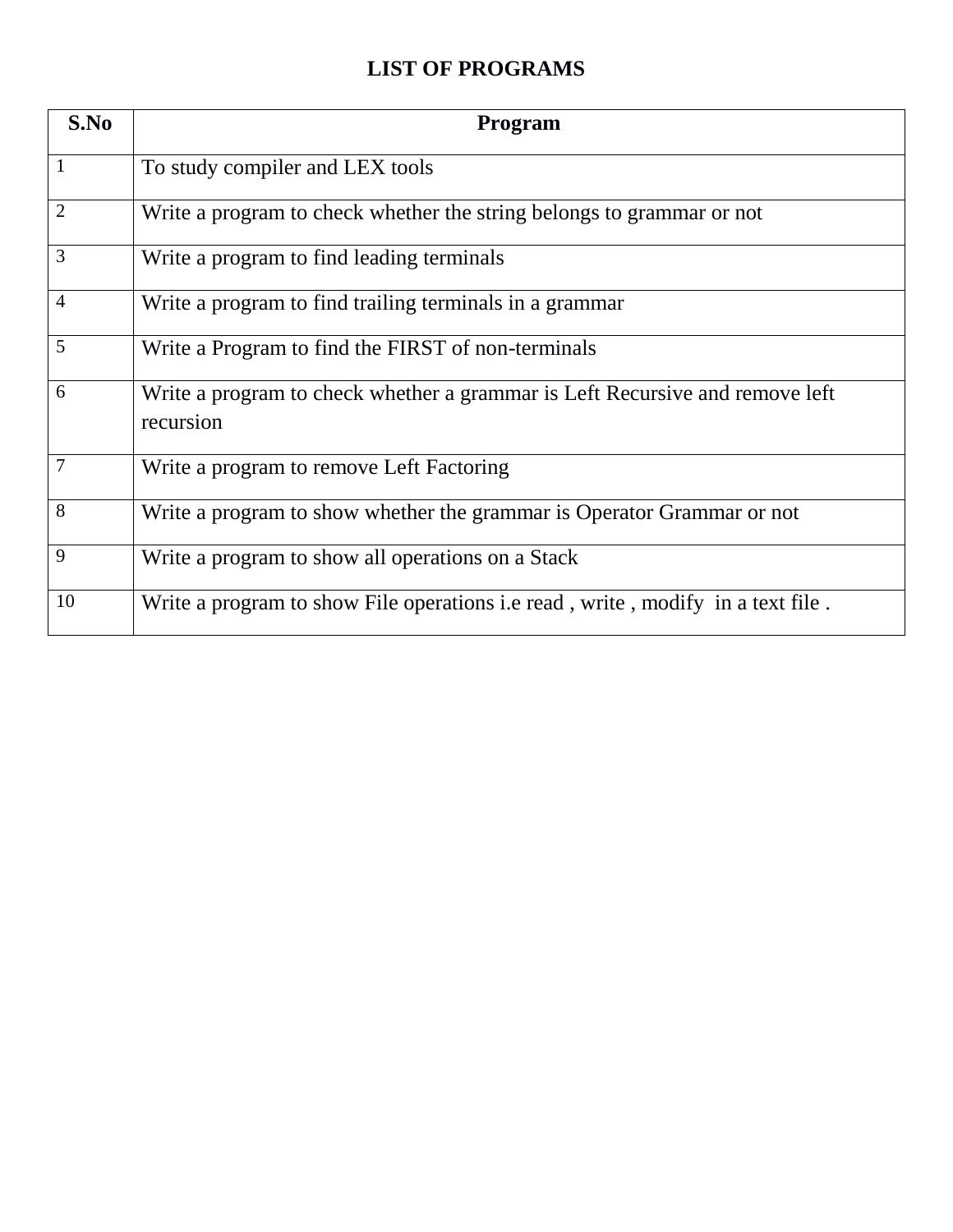#### **SOFTWARE REQUIREMENT**

| <b>Platform used for Programming</b>            | <b>UBUNTU</b> |
|-------------------------------------------------|---------------|
| <b>Editor used for writing programs</b>         | gedit         |
| <b>Compiler used for execution of Programs:</b> | $2++$         |

#### **Steps to be followed**

- Open command prompt (Terminal) on UBUNTU
- Use command **gedit** hello.cpp[ hello.c is the name of program] to open the Editor
- Write the instructions as per your program
- Save the program in the specified folder
- Use **gcc hello.cpp - o hh** [ to compile the program …….. ][ to create object file of name "hh"]
- Use Command **./hh** to run the program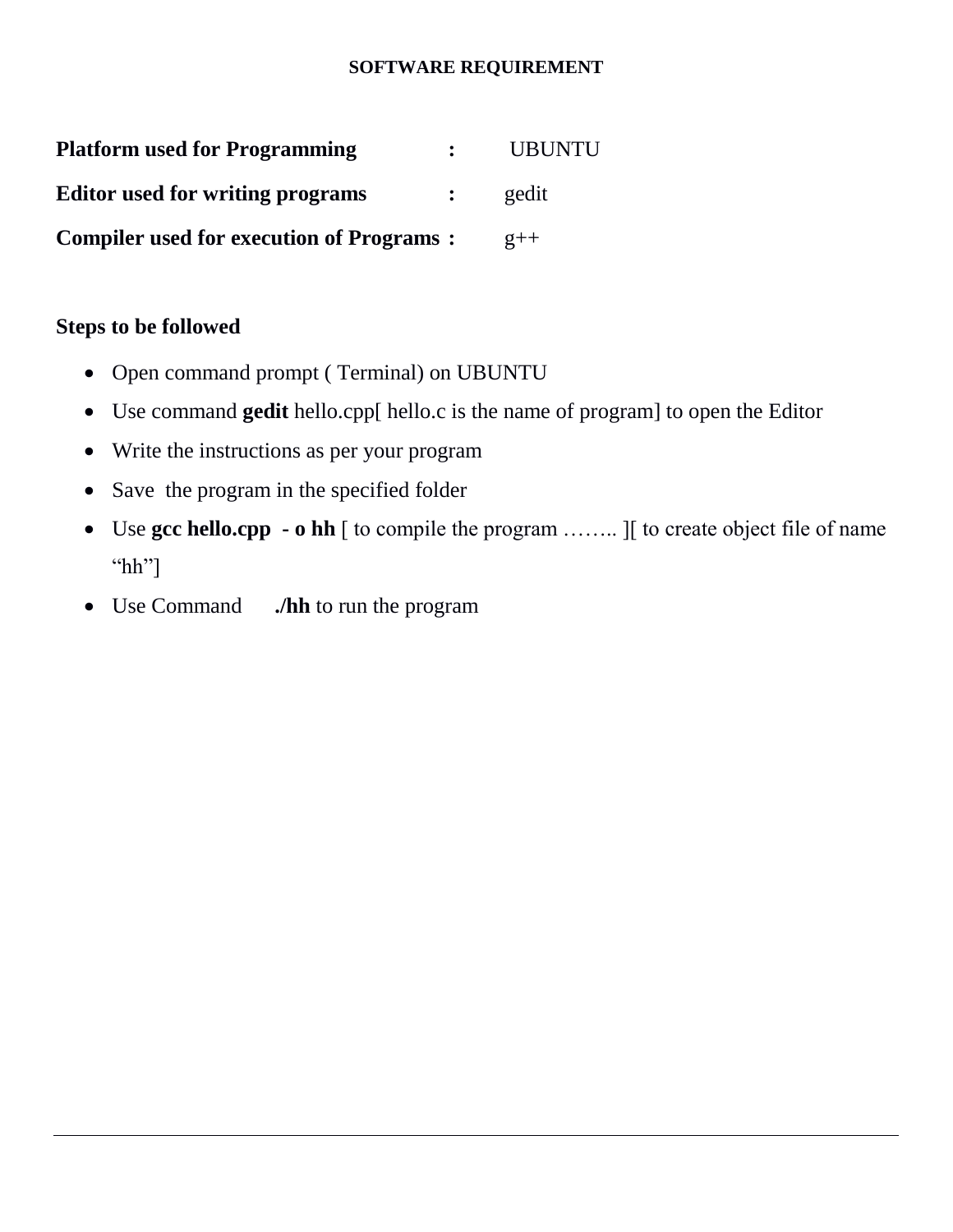# **Program 1 : To study compiler and LEX tools.**

#### **Compiler:-**

A compiler is a [computer program](http://en.wikipedia.org/wiki/Computer_program) that transforms [source code](http://en.wikipedia.org/wiki/Source_code) written in a [programming language](http://en.wikipedia.org/wiki/Programming_language) into another computer language. The most common reason for wanting to transform source code is to create an [executable](http://en.wikipedia.org/wiki/Executable) program. The name "compiler" is primarily used for programs that translate source code from a [high](http://en.wikipedia.org/wiki/High-level_programming_language)[level programming language](http://en.wikipedia.org/wiki/High-level_programming_language) to a lower level language. If the compiled program can only run on a computer whose [CPU](http://en.wikipedia.org/wiki/CPU) or [operating system](http://en.wikipedia.org/wiki/Operating_system) is different from the one on which the compiler runs the compiler is known as a cross-compiler. A program that translates from a low level language to a higher level one is a [decompiler.](http://en.wikipedia.org/wiki/Decompiler) A program that translates between high-level languages is usually called a [language](http://en.wikipedia.org/wiki/Translator_(computing))  [translator,](http://en.wikipedia.org/wiki/Translator_(computing)) source to source translator, or language converter. A compiler is likely to perform many or all of the following operations: [lexical analysis,](http://en.wikipedia.org/wiki/Lexical_analysis) [preprocessing,](http://en.wikipedia.org/wiki/Preprocessing) [parsing,](http://en.wikipedia.org/wiki/Parsing) semantic analysis, [code generation,](http://en.wikipedia.org/wiki/Code_generation_(compiler)) and [code optimization.](http://en.wikipedia.org/wiki/Code_optimization)

#### **Structure of a compiler:-**

The two major parts of a compiler are the Analysis phase and the Synthesis phase. The analysis part breaks up the source program into constant piece and creates an intermediate representation of the source program. The Lexical Analyzer, Syntax Analyzer and Semantic Analyzer form the bulk of this part. On the other hand, the synthesis part constructs the desired target program from the intermediate representation. The Intermediate Code Generator, Code Generator, and Code Optimizer are the parts of this synthesis portion. Each phase transforms the source program from one representation into another representation. They all communicate with error handlers and so with the symbol table.

### **Phases of a compiler:- Lexical Analyser:-**

In the first phase of a compiler, we define lexical rules by regular expression. Lexical Analysis is also called Scanning. The Lexical Analyzer reads the source program character by character and returns the tokens of the source program, which are pattern of characters having same meaning in the source program. In this phase,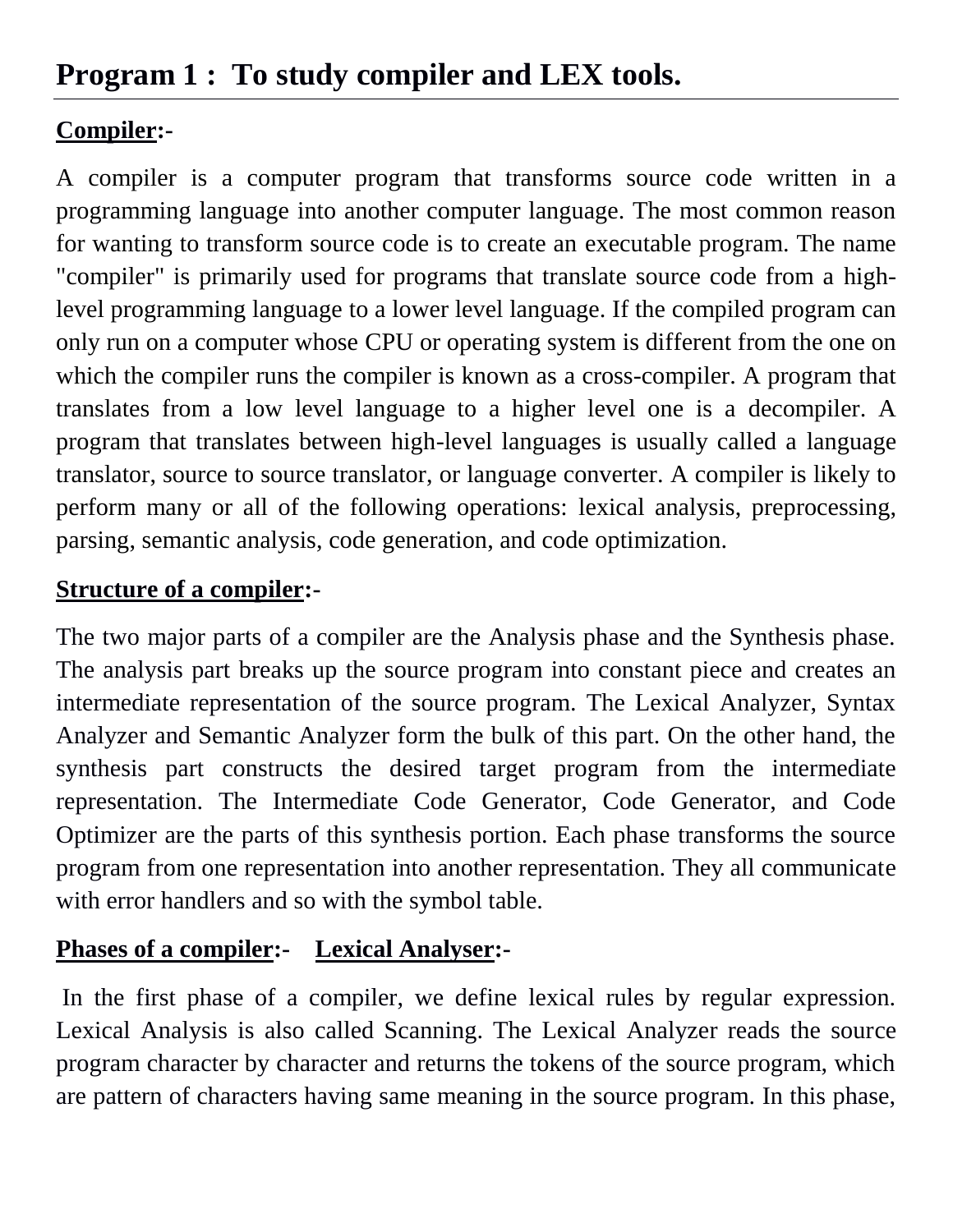the source program is checked to have valid characters and words. After detailed analysis, input stream of tokens are stored in a buffer.



#### **Syntax Analyser:-**

The second phase of a compiler is the Syntax Analysis. Generally, a Syntax Analyzer creates the syntactic structure (generally a parse tree) of the given program. In this phase, we define syntax rules by Context Free Grammar (CFG). Syntax Analysis is also called parser. During parsing, syntax rules are checked. Inputs of this phase are tokens and output is a parse tree or a syntax tree.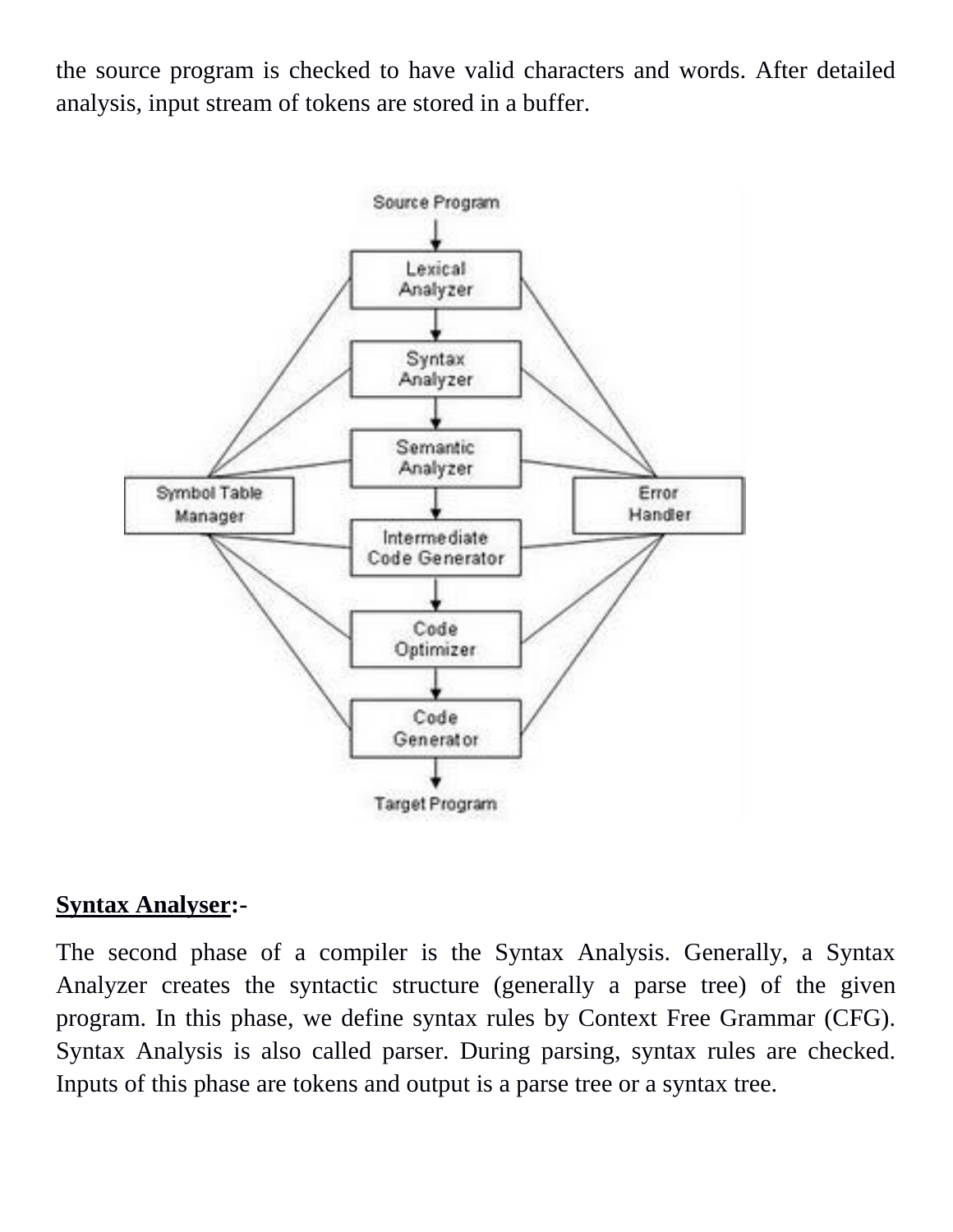#### **Semantic Analyser:-**

The third phase is called Semantic Analysis. Basically the word semantic means the "meaning". A semantic analyzer is the one which checks the source program for semantic errors and collects the type information for the code generation. In this phase, we define semantic rules by attribute grammars. Semantic Analysis has two types: Declaration Checking and Type Checking. The input of this phase is a syntax tree and the output is an attribute grammar.

#### **Intermediate Code Generator:-**

On a logical level the output of the syntax analyser is some representation of a parse tree. The intermediate code generation phase transforms this parse tree into an intermediate language representation of the source program.

One popular type of intermediate language is what is called "three-address code". A typical three-address code statement is

 $A:=B$  op  $C$ 

A,B,C are operands and op is binary operator.

#### **Code optimizer:-**

Object program that are frequently executed should be fast and small. The phase in which there is an attempt to produce an intermediate-language program can ultimately be produced. This phase is popularly called the optimization phase. A good optimizing compiler can improve the target program by perhaps a factor of two in overall speed. Optimization can be done in two ways:-

 **Local optimization:-** Thereare local optimization that can be applied to a program to attempt an improvement. Such as :-

```
if A > B goto L2 goto L3
the sequence can be written as single statement:-
             if A > B goto L3
```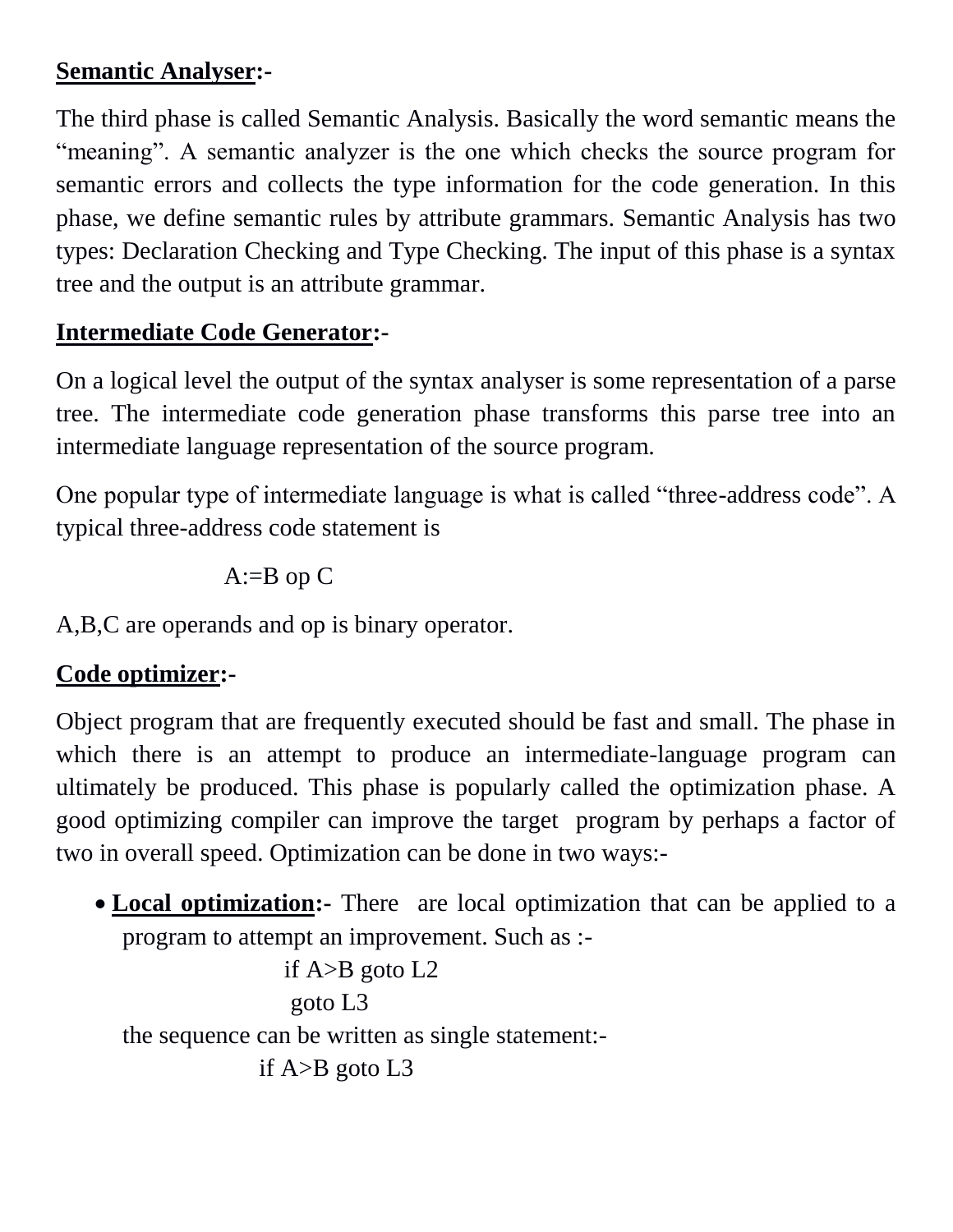**Loop optimization:-** Loops are especially good targets for optimization because programs spend most of their time in inner loops. A typical loop improvement is to move a computation that produces the same result each time the loop is entered. Then this computation is done only each time the loop is entered, rather than once for each iteration of the loop. Such a computation is called loop invariant.

#### **Code Generator:-**

The last phase is the Target Code Generation. After analysis of source code is completed, then last step is converting it into a target language. The Code Generator produces the target language in a specific architecture in which the target program is normally a relocatable object file containing the machine codes. A simple minded code generator might map the statement A:=B+C into the machine code sequence.

> LOAD B ADD C STORE A

#### **LEX Tool:-**

LEX is a program that generates lexical analyzers ("scanners" or "lexers"). Lex is commonly used with the [yacc](http://en.wikipedia.org/wiki/Yacc) parser generator. Lex reads an input [stream](http://en.wikipedia.org/wiki/Stream_(computing)) specifying the lexical analyzer and outputs [source code](http://en.wikipedia.org/wiki/Source_code) implementing the lexer in the [C programming language.](http://en.wikipedia.org/wiki/C_(programming_language)) The role of lex can be defined by a diagram as:-

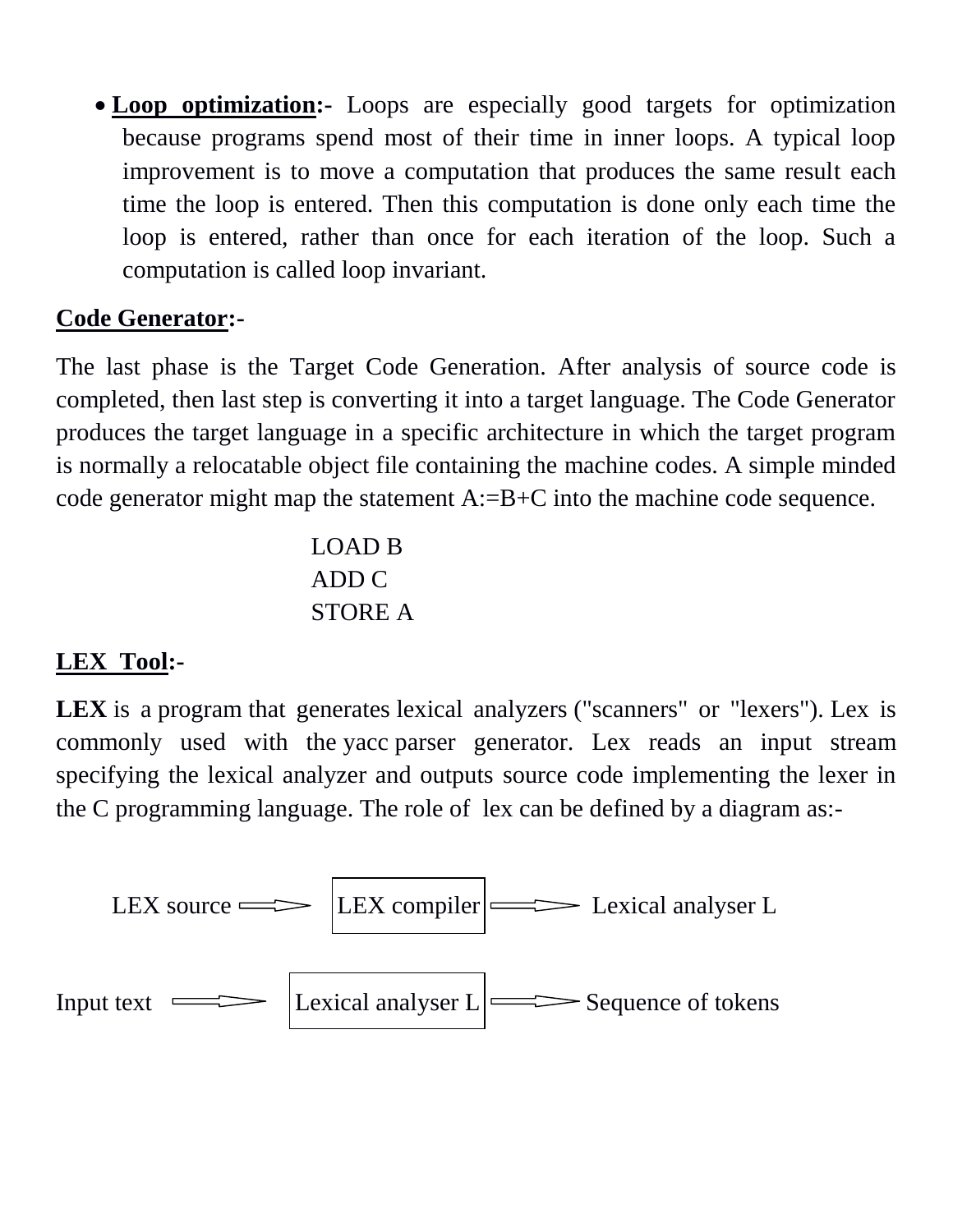- **Definition** section is the place to define macros and to import header files written in C. It is also possible to write any C code here, which will be copied verbatim into the generated source file.
- **Rules** section is the most important section; it associates patterns with C statements. Patterns are simply regular expressions. When the lexer sees some text in the input matching a given pattern, it executes the associated C code. This is the basis of how lex operates.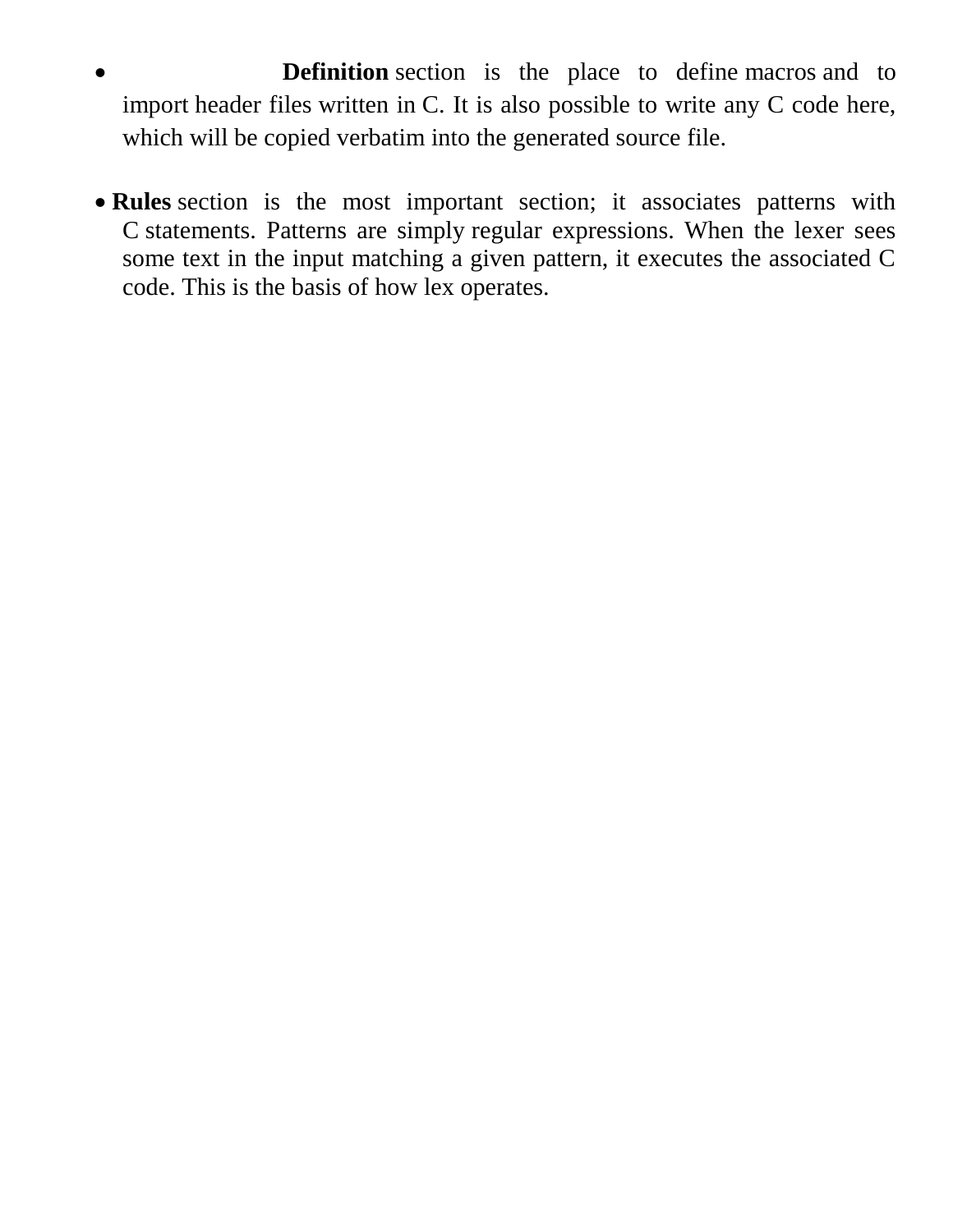# **Program 2 : Write a program to check whether the string belongs to grammar or not**

```
#include<iostream.h>
#include<conio.h>
#include<ctype.h>
#include<string.h>
void main()
{
int a=0,b=0,c;char str[20], tok[11];
int d;
clrscr();
cout << "input the expression";
cin>>str;
while(str[a]!='\0')
{
if((str[a] == '') || (str[a] == '')){
tok[b]='4';
b++;}
if((str[a] == ')')||(str[a] == '})'){
 tok[b]=5;
 b++; }
  if(isdigit(str[a]))
  {
  while(isdigit(str[a]))
  {
```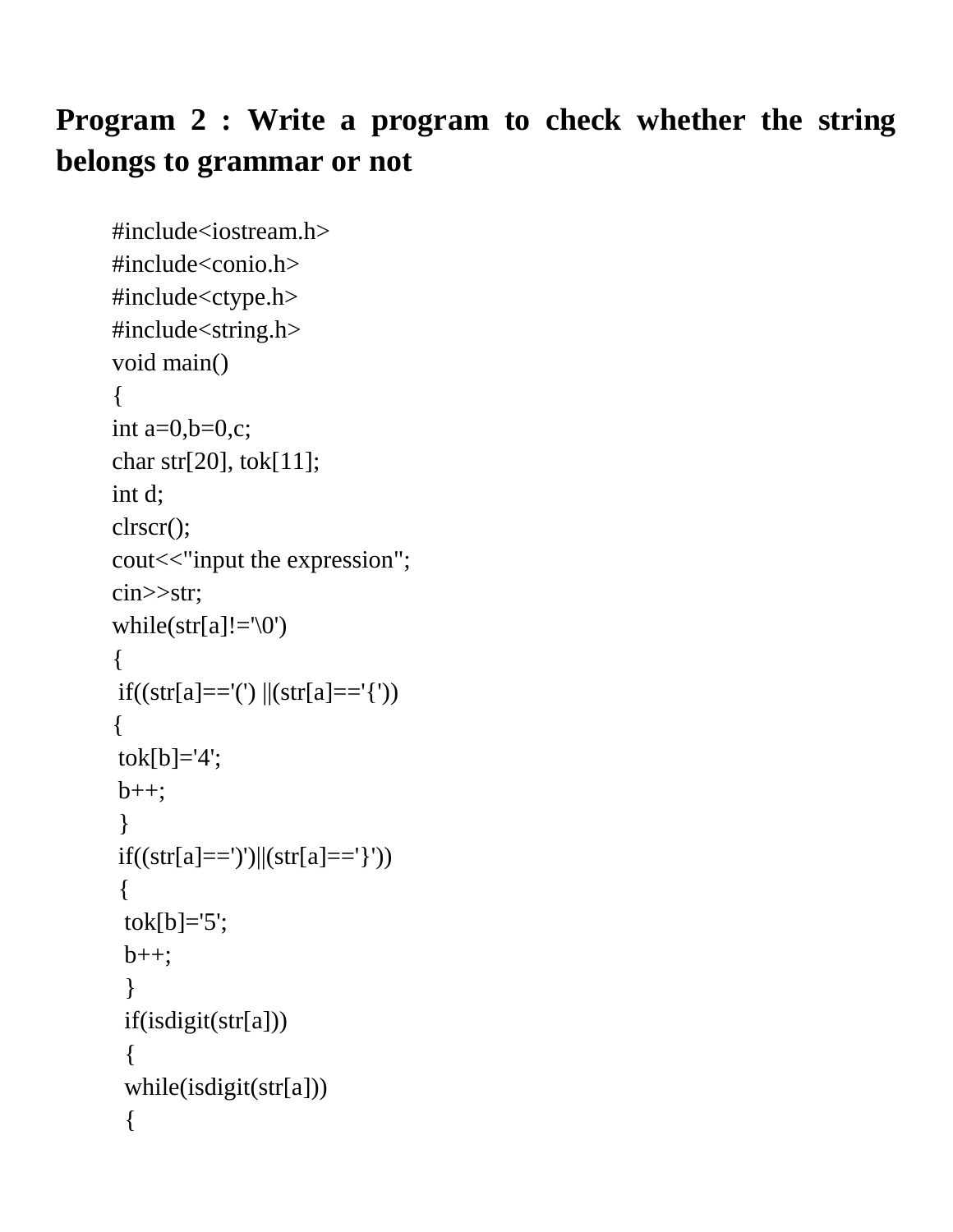```
 a++;
   }
   a--;
  tok[b]='6';
 b++; }
 if(str[a] ==' +') {
  tok[b]=2;
  b++:
   }
 if(str[a] =='') {
  tok[b]='3';b++:
   }
   a++;
}
tok[b]='\0';
cout<<tok;
b=0;
while(tok[b]!=\Diamond0')
{
if(((tok[b]=='6')&&(tok[b+1]=='2')&&(tok[b+2]=='6'))||((tok[b]=='6')&&(tok[
b+1]=='3')&&(tok[b+2]=='6'))||((tok[b]=='4')&&(tok[b+1]=='6') 
&&(tok[b+2]=='5')))
  {
 tok[b]='6';
 c=b+1;
  while(tok[c]!=\sqrt{0})
   {
  tok[c]=tok[c+2];
```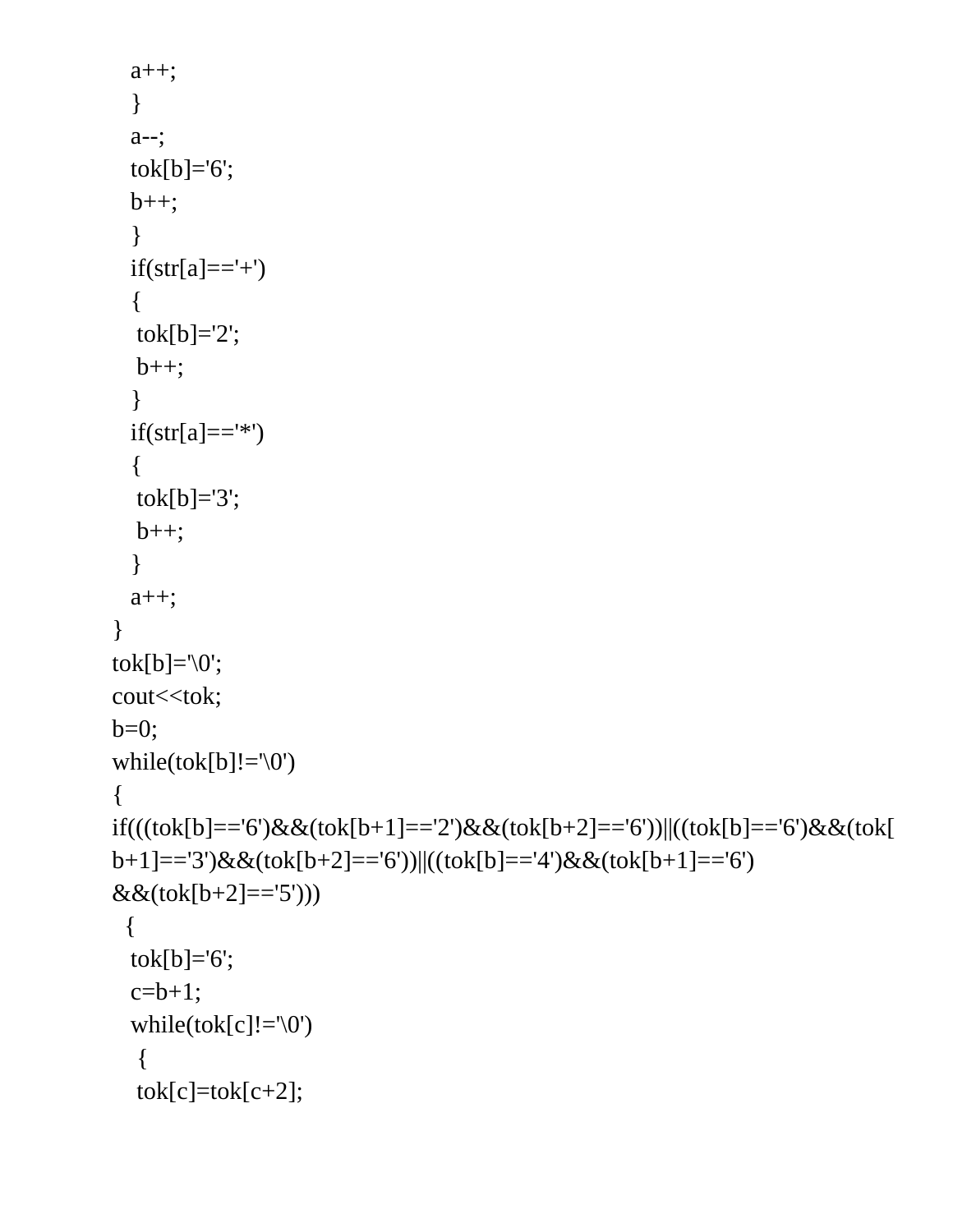```
c++; }
 tok[c]=\sqrt{0};
 cout<<endl<<tok;
  b=0;
  }
  else
  {
  b++;cout<<endl<<tok;
  }
}
d=strcmp(tok,"6");
if(d==0){
cout << "it is in grammar";
}
else
{
cout << " it is not in grammar";
}
getch();
}
```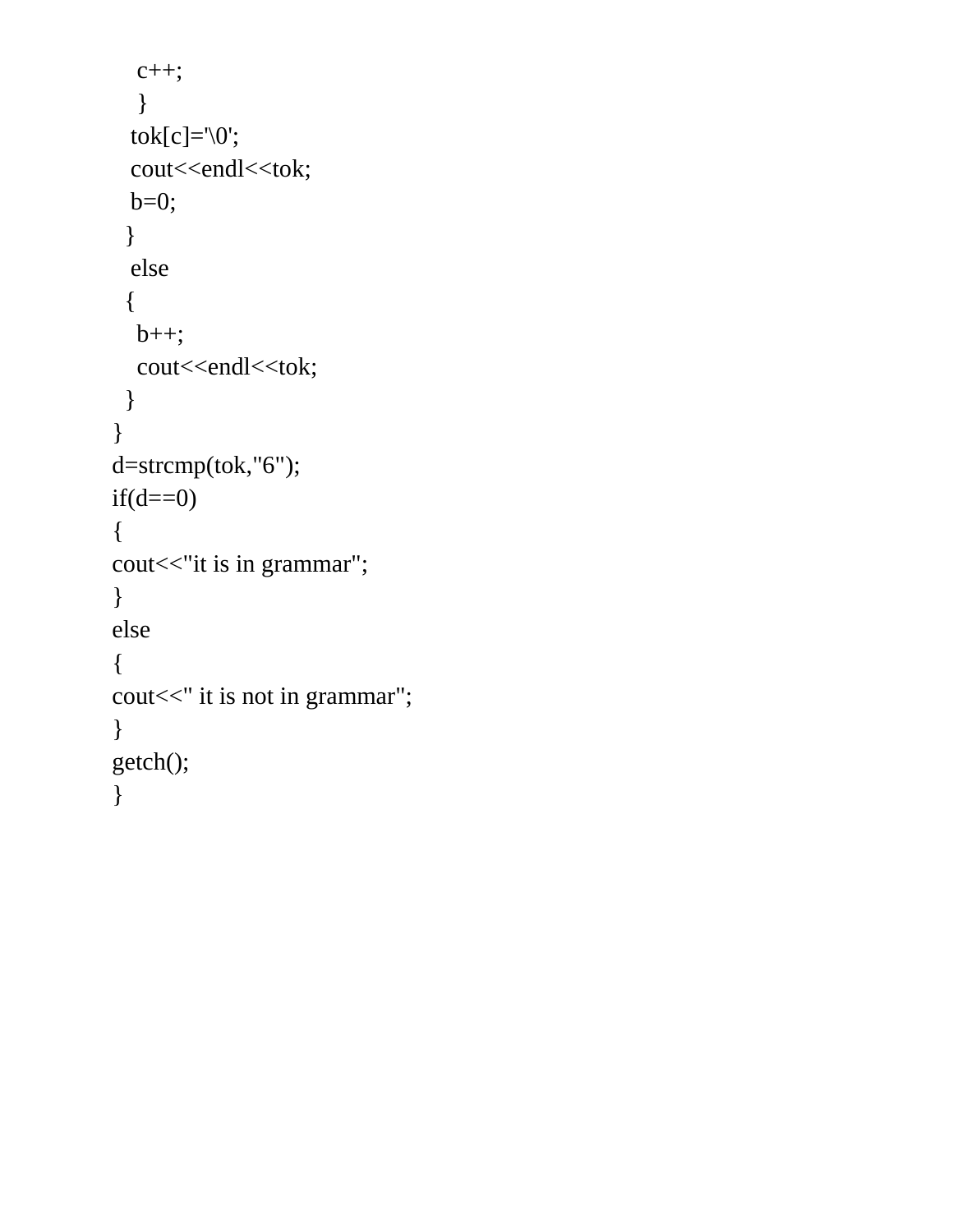# **Program 3 : Write a program to find leading terminals**

```
#include<iostream.h>
#include<conio.h>
void main()
{
char t[5],nt[10],p[5][5],first[5][5],temp,e=238;
int i,j,not,nont,k=0,f=0;
clrscr();
cout<<"\nEnter the no. of Non-terminals in the grammer:";
cin>>nont;
cout<<"\nEnter the Non-terminals in the grammer:\n";
for(i=0;i<non;i++){
  \text{cin} \geq \text{nt[i]};
}
cout << "\nEnter the no. of Terminals in the grammer: ( Enter e for "<< e \ll 1")
";
cin>>not;
cout<<"\nEnter the Terminals in the grammer:\n";
for(i=0;i< not;i++){
  \text{cin}>>t[i];}
for(i=0;i<non;i++){
 p[i][0] = nt[i];first[i][0]=nt[i];}
for(i=0;i<non;i++){
 cout \langle \mathbf{m} \rangle cout \langle \mathbf{m} \rangle for : "\langle \mathbf{m} \rangle is [0];
```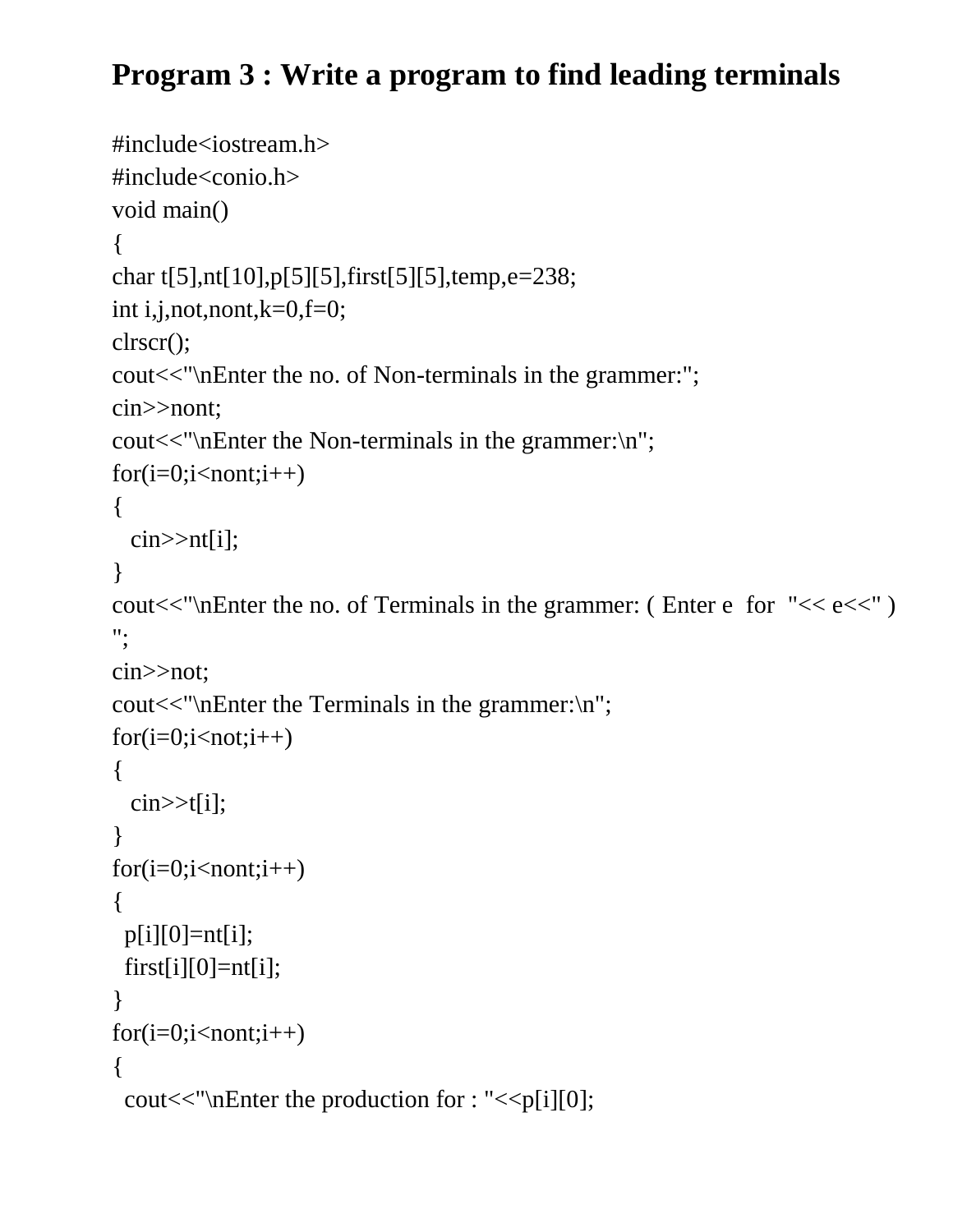```
 cout<<"( End the production with '$' sign ):";
  for(j=0;p[i][j]!='$';)
  {
 j+=1; cin>>p[i][j];
  }
}
for(i=0;i<non;i++){
 cout << "\nThe production for "\lt p[i][0]\lt" -> ";
 for (j=1;p[i][j] != '\$';j++)\{cout << p[i][j];
  }
}
for(i=0;i<non;i++){
 f=0;for (j=1;p[i][j] != '\$';j++) {
  for(k=0;k<not;k++) {
    if(f==1) break;
   if(p[i][j]==t[k]) {
    first[i][j]=t[k];first[i][j+1]='$';
   f=1;
     break;
    }
   else if(p[i][j] == nt[k])
```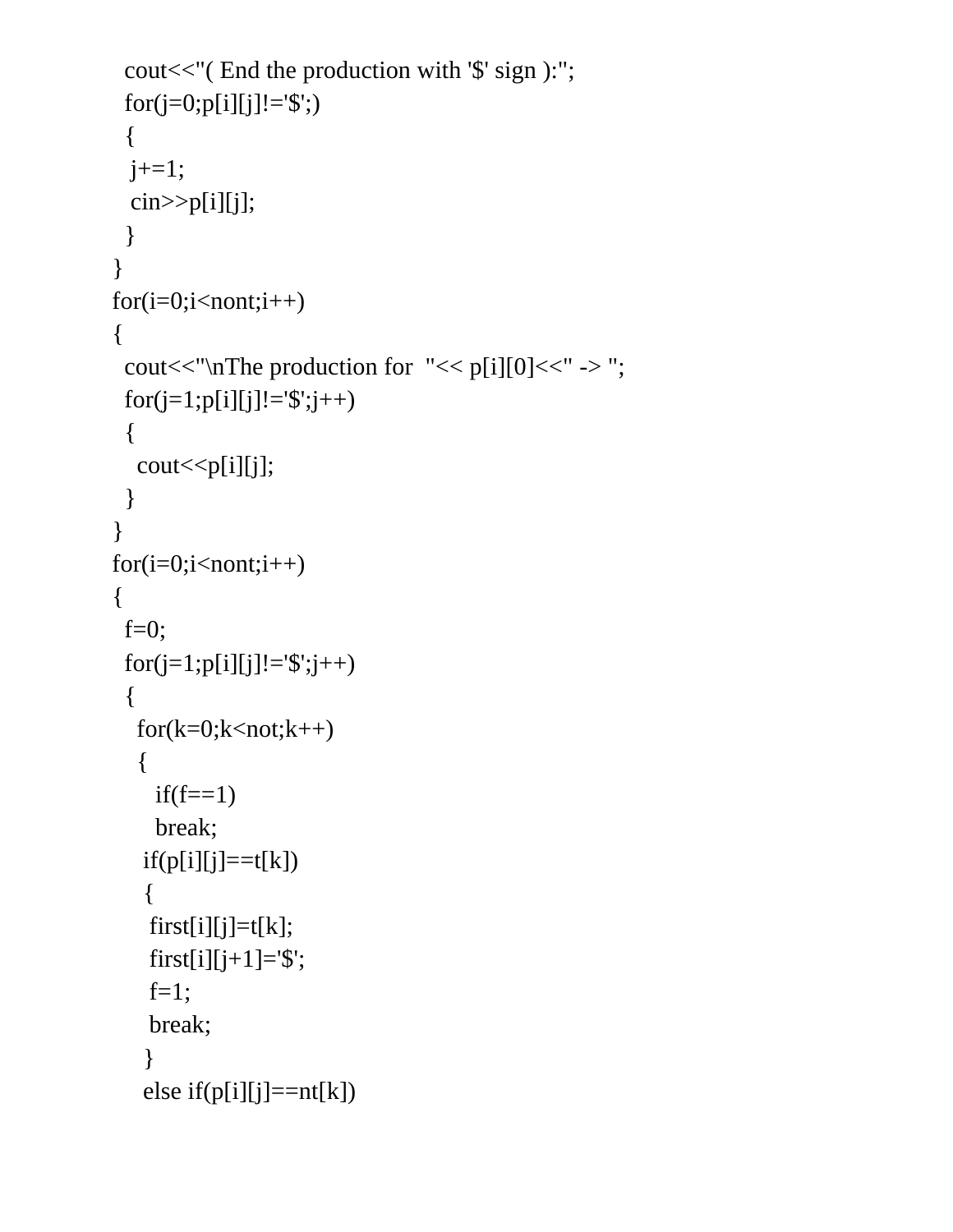```
 {
     first[i][j]=first[k][j];
    if(first[i][j] == 'e') continue;
    first[i][j+1]='$';
    f=1; break;
     }
 }
 }
}
for(i=0;i<non;i++){
 cout << "\nterta first of "<< first[i][0] << " is : ";
 for (j=1; first[i][j] != '\$'; j++) {
  cout<<first[i][j]<<",";
  }
}
getch();
}
```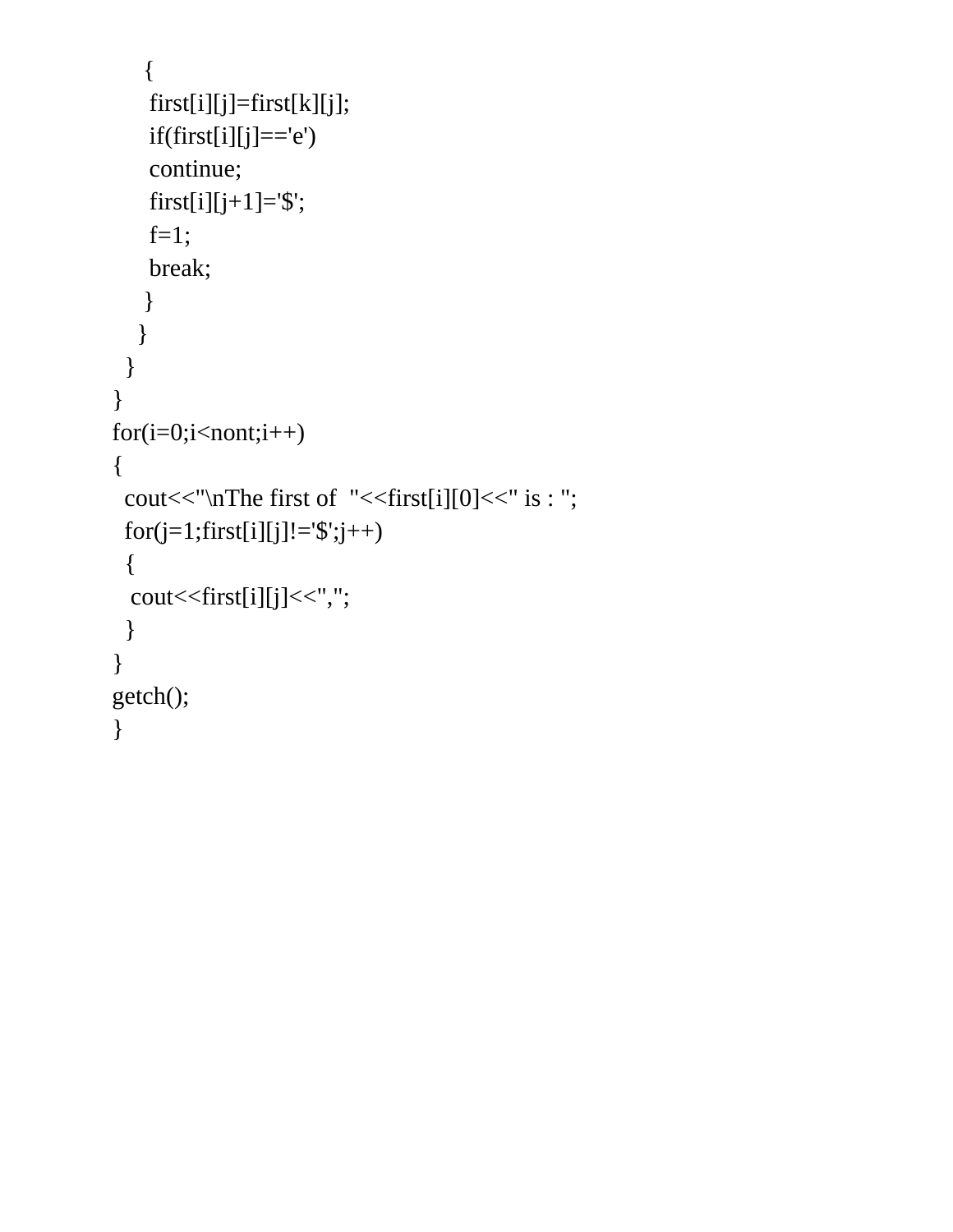# **Program 4 : Write a program to find trailing terminals in a grammar**

```
#include<iostream.h>
#include<conio.h>
#include<string.h>
#include<process.h>
void display();
void trail(char,char[]);
void disp trail();
struct productions
{
  int np;
  char str[10][10];
  int ln[10];
}p[20];
struct trailing
{
  char str[20];
}t[20];
char non_term[20];
int nt;
void main()
{
  clrscr();
  char i,j,k;
  cout<<"Enter no. of non terminals:";
  cin>>nt;
 for(i=0;i< n:t;i++)\{cout << "Enter the symbol of a non terminal no. "\lt i+1\lt "(in capitals
```
only):";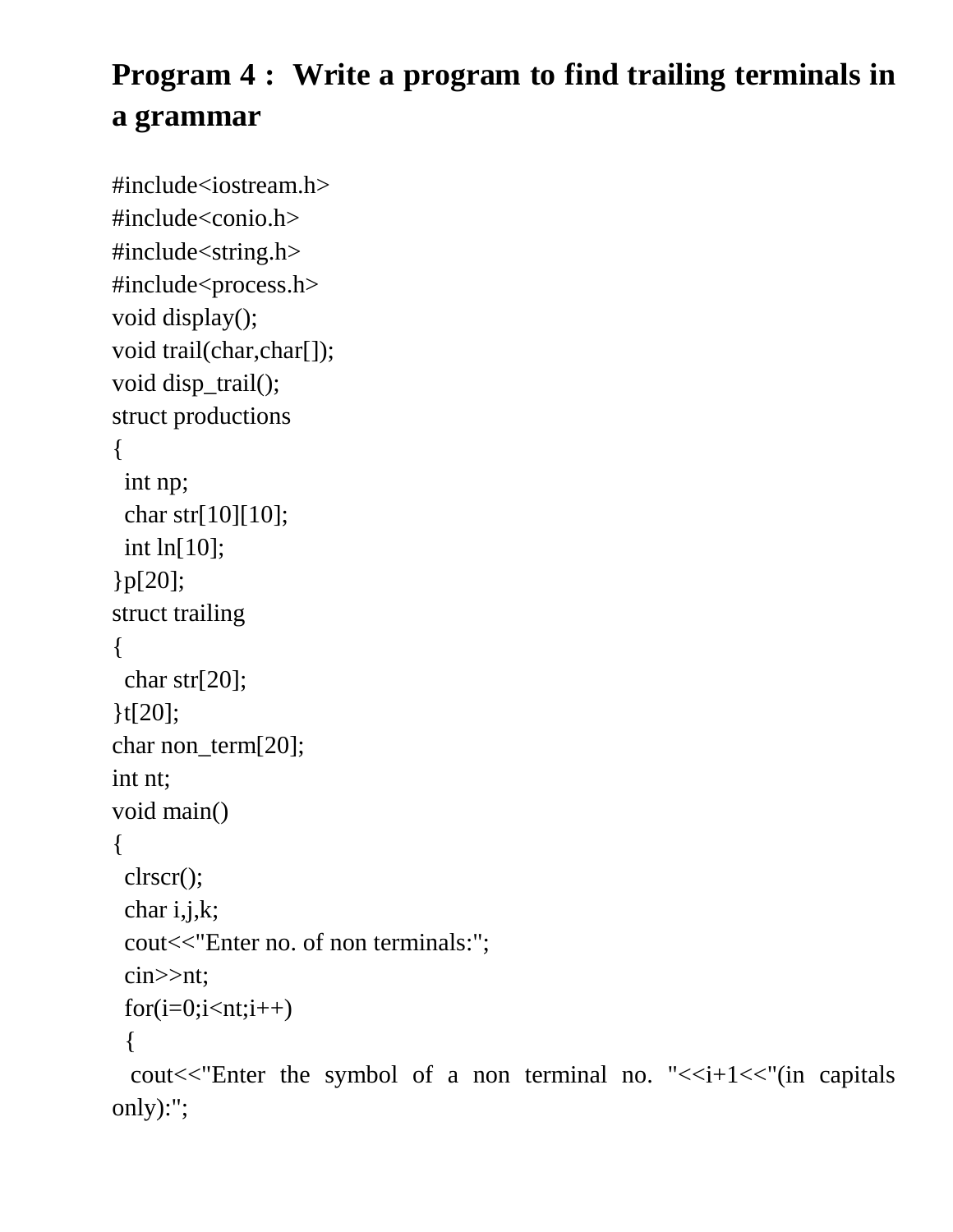```
cin >> non term[i];
  }
 for(i=0;i< n:t;i++) {
  cout<<"For non terminal "<<non_term[i]<<":";
  cout<<"\n\t\tEnter no. of productions: ";
   cin>>p[i].np;
 for(j=0;j< p[i].np;j++) {
   cout << "\t\text{tEnter the production "<<i+1<<": ";
   \text{cin} \geq \text{p[i].str[i]}; p[i].ln[j]=strlen(p[i].str[j]);
   }
  }
 cout << "\nProductions are:";
 display();
 for(i=nt-1;i>=0;i--)
 \{ trail(non_term[i],t[i].str);
  }
disp_trail();
getch();
exit(0);}
void trail(char c1, char c2[20])
{
   char c3[10];
   int i,j,k;
  for(i=0;i< n:t;i++)if (non\_term[i]=c1)break;
  for(j=p[i].np-1;j>=0;j--)
```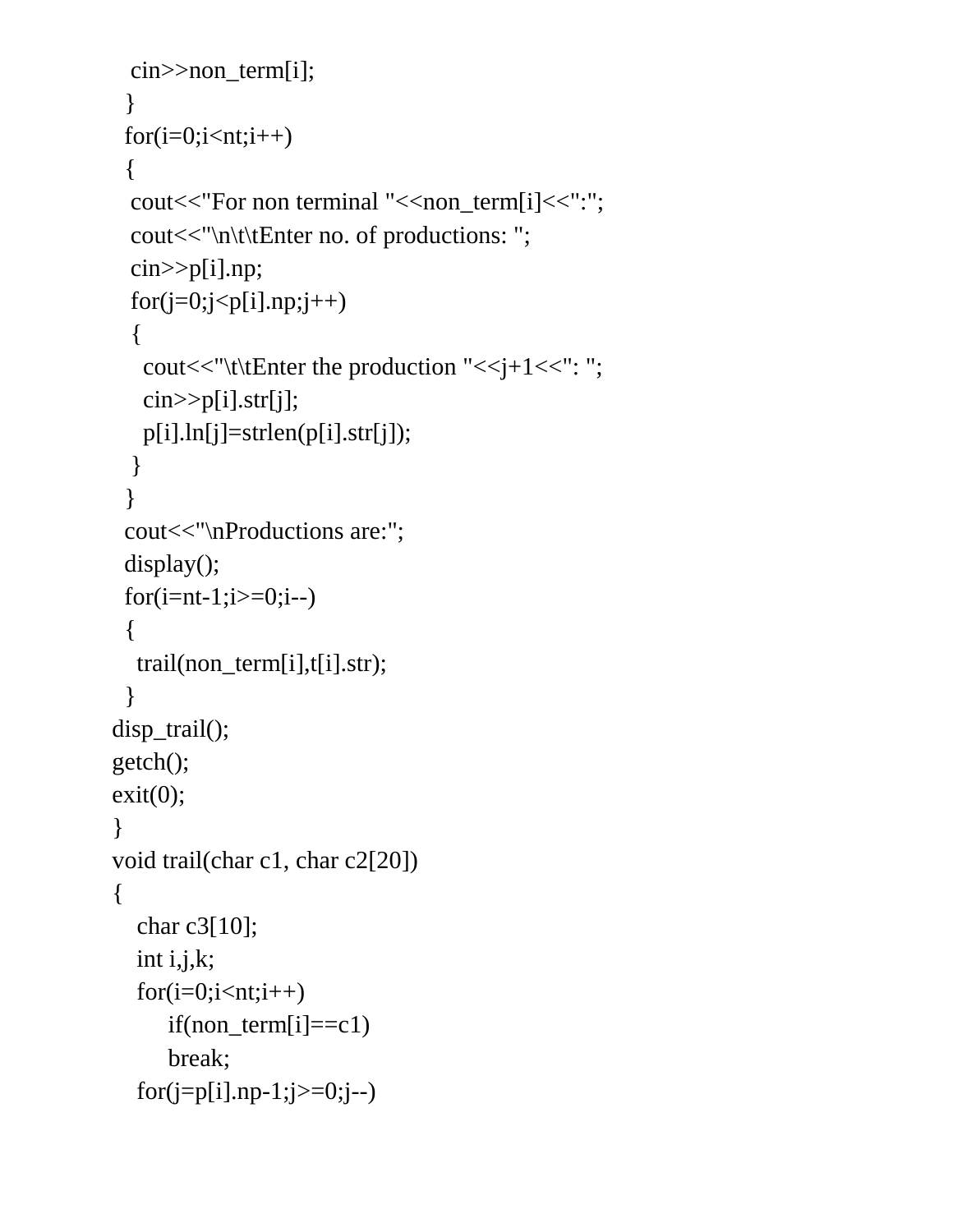```
 {
    c3[0]=\0;
    for(k=stream(p[i].str[j])-1;k>=0;k--)\{if(p[i].str[j][k]<'A' || p[i].str[j][k]>'Z')
       \{c3[0]=p[i].str[j][k];
       c3[1]=\sqrt{0};
       strcat(c2,c3);
       break;
       }
      else
      if(strlen(p[i].str[j])==1 && p[i].str[j][k]>='A' && p[i].str[j][k]<='Z' && 
p[i].str[j][k+1] == \0')trail(p[i].str[i][0],c2); }
 }
}
void display()
\{ int i, j;
   for(i=0;i< n:t;i++) {
   \text{cout}<<"\n\text{n}\t'<<\n\text{non-term}[i]<<\n'---\n>";for(j=0;j< p[i].np;j++)\text{cout} \leq \text{p[i].str[j];} }
}
void disp trail()
{ int i;
  for(i=0;i<nt;i++)cout << "\n\t" << "trail(" << \conterm[i] << ")" << \conterm[i] << \conterm[i].str;
}
```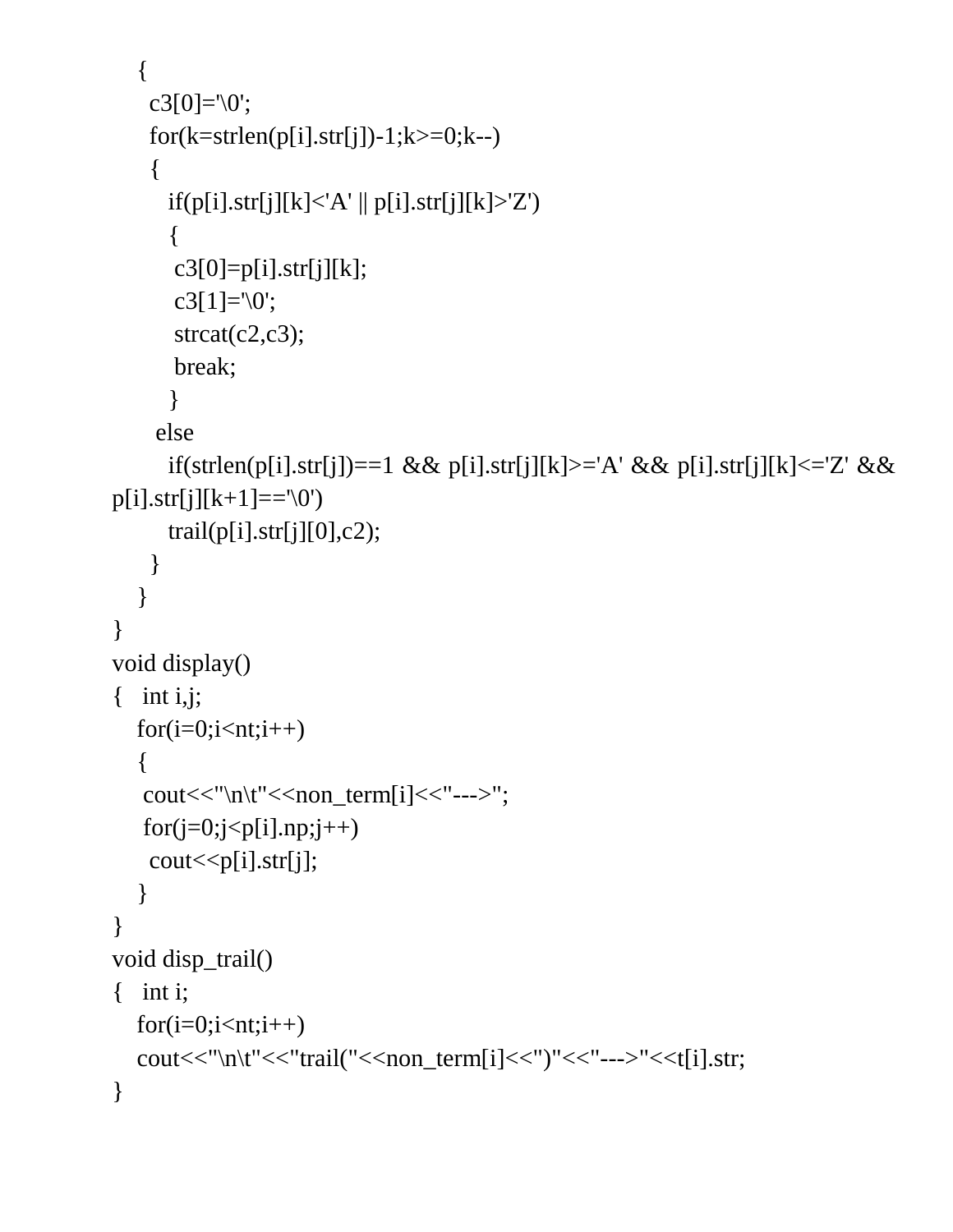# **Program 5 : Write a Program to find the FIRST of nonterminals**

```
#include<iostream.h>
#include<conio.h>
#include<stdio.h>
void main()
{
char AR1[3][5],first,A[1][5],B[1][5],C[1][5],ch,ch1;
int pro,int i,n,j;
clrscr();
for(i=0; i<3; i++){ for(j=0;j<5;j++){ if(i == 0) { cin>>AR1[i][j];
        A[0][j]=AR1[i][j];
       }
      if(i==1)\{ cin>>AR1[i][i];B[0][j] = AR1[i][j];}
      if(i==2)\{ \quad \text{cin} \rightarrow \text{AR1[i][j]}; \quadC[0][j]=AR1[i][j];}
     }
   }
cout<<"\n";
for(i=0; i<3; i++){ for(j=0; j<5; j++){ if(i == 0){ \text{cout} \ll A[0][j]; }
         if(i==1){ \text{cout} \leq B[0][j]; }
         if(i==2)
```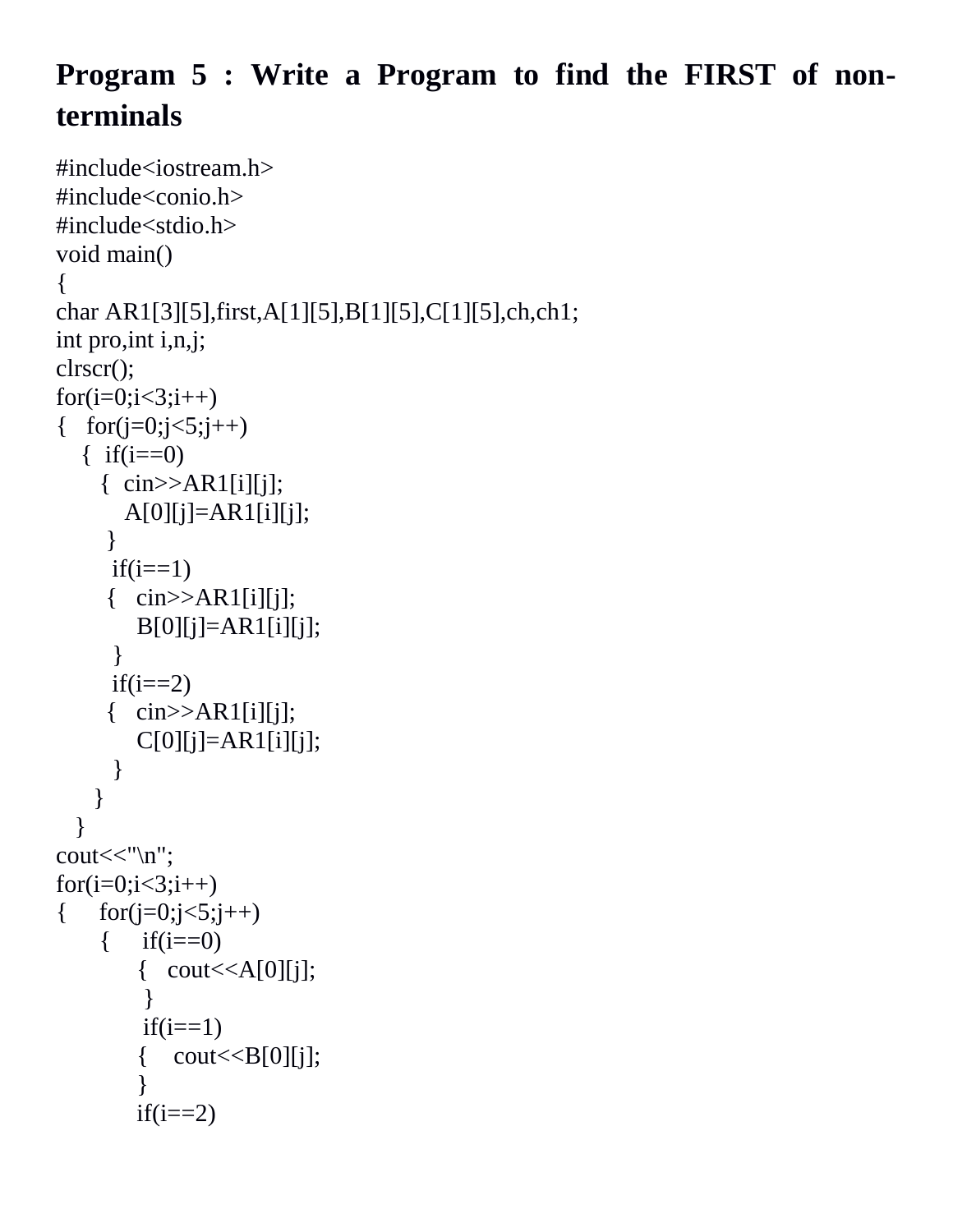```
{ \text{cout}<<C[0][j]; }
      }
   cout << "\ln";
  }
cout<<"Enter :";
cin>>pro;
if(pro==1){if((A[0][3]>=97) \&\& (A[0][3]<=122)){ \text{cout} \leq A[0][3]; }
    else if(A[0][3] == B[0][0])
         { if((B[0][3]>=97) & \& (B[0][3]<=122))
\{cout<<B[0][3];
           }
             else if(B[0][3] == C[0][0])
          \{if((C[0][3]>=97)&&(C[0][3]<=122))
                     { \text{cout}<<C[0][3];}
                    }
           }
           else if(A[0][3]==C[0][0])
            { if((C[0][3] > 97) \&amp; \&amp; (C[0][3] < 122))\{\text{cout} \ll \text{C[0][3]};
                 }
                     else if(C[0][3] == B[0][0])
                      {
                         if((B[0][3]>=97)&&(B[0][3]<=122))
                          {
                          \text{cout} \leq B[0][3]; }
                       }
              }
     }
```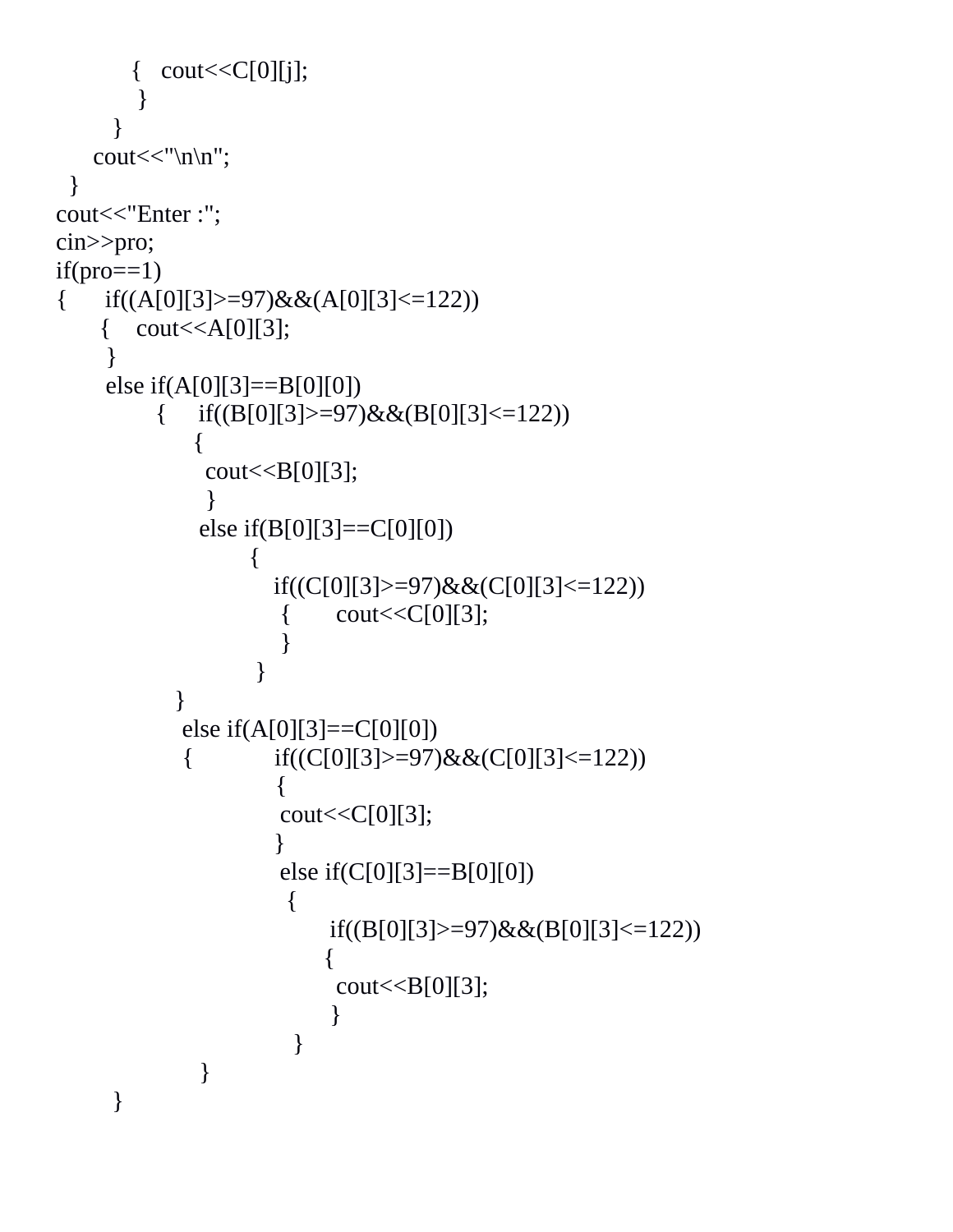```
if(pro==2) {
            if((B[0][3]>=97)&&(B[0][3]<=122))
             {
                   \text{cout} \leq \text{B[0][3]};
             }
            else if(B[0][3]==A[0][0])
\{if((A[0][3]>=97)&&(A[0][3]<=122))
                    {
                         \text{cout} \leq A[0][3];}
                     else if(A[0][3]==C[0][0])
                    \{if((C[0][3]>=97)&&(C[0][3]<=122))
                   \left\{\begin{array}{c} \end{array}\right\}\text{cout} \ll \text{C[0][3]};
                    }
                     }
      }
      else if(B[0][3]==C[0][0])
\left\{\begin{array}{ccc} \end{array}\right\}if((C[0][3]>=97)&&(C[0][3]<=122))
             \{cout<<C[0][3];
             }
            else if(C[0][3]==A[0][0])
\{if((A[0][3]>=97)&&(A[0][3]<=122))
                   \{\text{cout} \leq A[0][3]; }
                      }
      }
if(pro==3)
```
}

{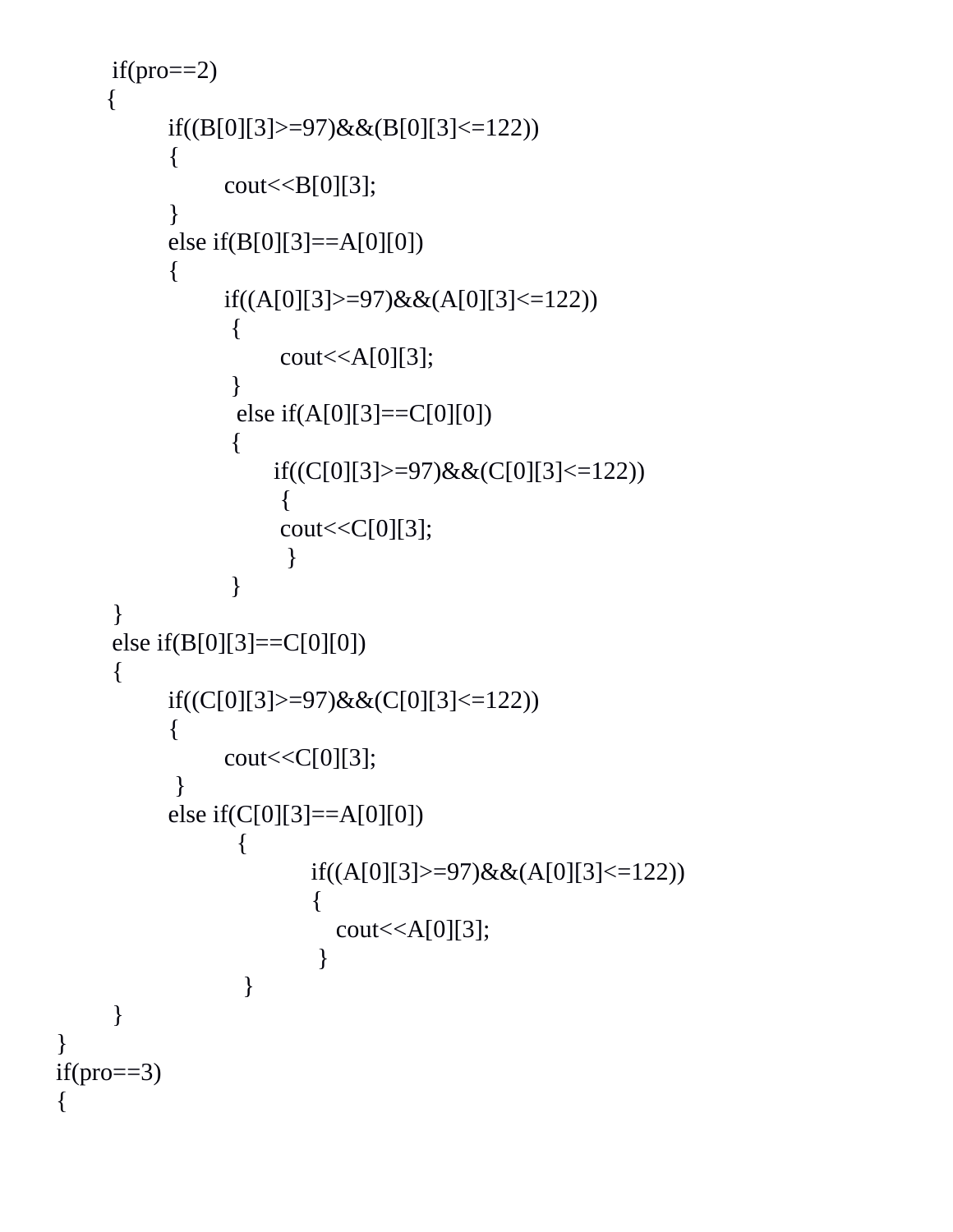```
if((C[0][3]> = 97)&&(C[0][3]\lt = 122))
      {
           cout<<C[0][3];
      }
      else if(C[0][3] == A[0][0])
      { if((A[0][3]>=97) \&\& (A[0][3]<=122)) {
                 \text{cout} \leq A[0][3]; }
             else if(A[0][3]==B[0][0]){ if((B[0][3]>=97)&&(B[0][3]<=122))
            {
                       \text{cout} \leq B[0][3]; }
         }
}
else if(C[0][3] == B[0][0])
{ if((B[0][3]>=97)&&(B[0][3]<=122))
       {
       \text{cout} \leq B[0][3]; }
     else if(B[0][3]==A[0][0]){ if((A[0][3]>=97)&&(A[0][3]<=122))
\{\text{cout} \leq A[0][3];}
}
}
}
getch();
}
```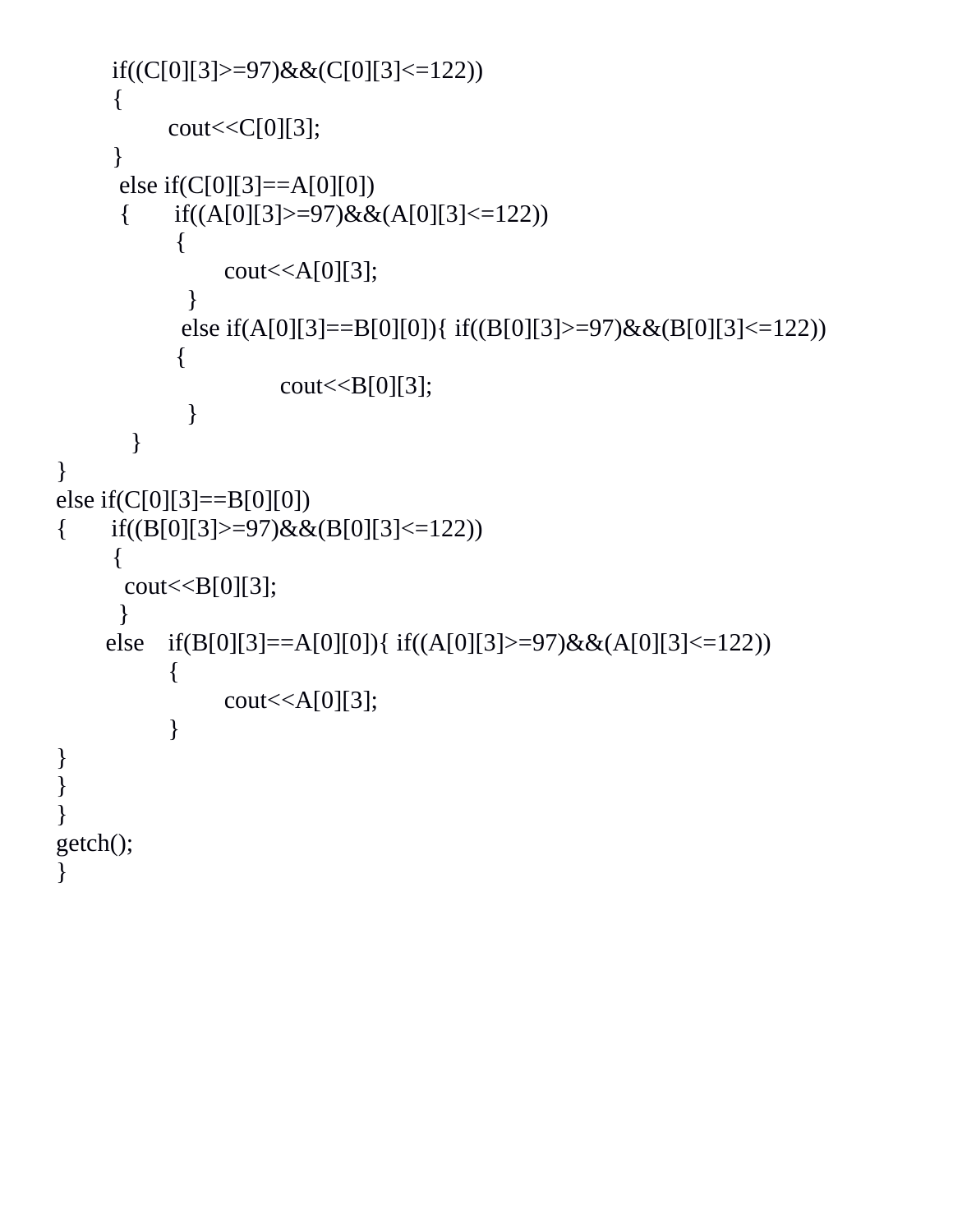# **Program 6 : Write a program to check whether a grammar is Left Recursive and remove left recursion**

```
#include<stdio.h>
#include<iostream.h>
#include<conio.h>
void main()
{
char str[10],alpha[10],beta[10], x=238;
int i=0, j=0;
clrscr();
cout<<"Enter the grammar";
cin>>str;
if(str[0]=str[3]){
for(i=4;str[i]!=\frac{\prime}{;i++)}{
alpha[j]=str[i];
j_{++};
}
alpha[j] = \{0\};
j=0;cout<<"Left Recursion removed "<<endl;
for(++i;str[i]!='\0';i++)
{
beta[j]=str[i];
j_{++};
}
beta[j]=\sqrt{0};
for(i=0;i<=2;i++)cout << str[i];
for(j=0;beta[j]!='\0';j++)
```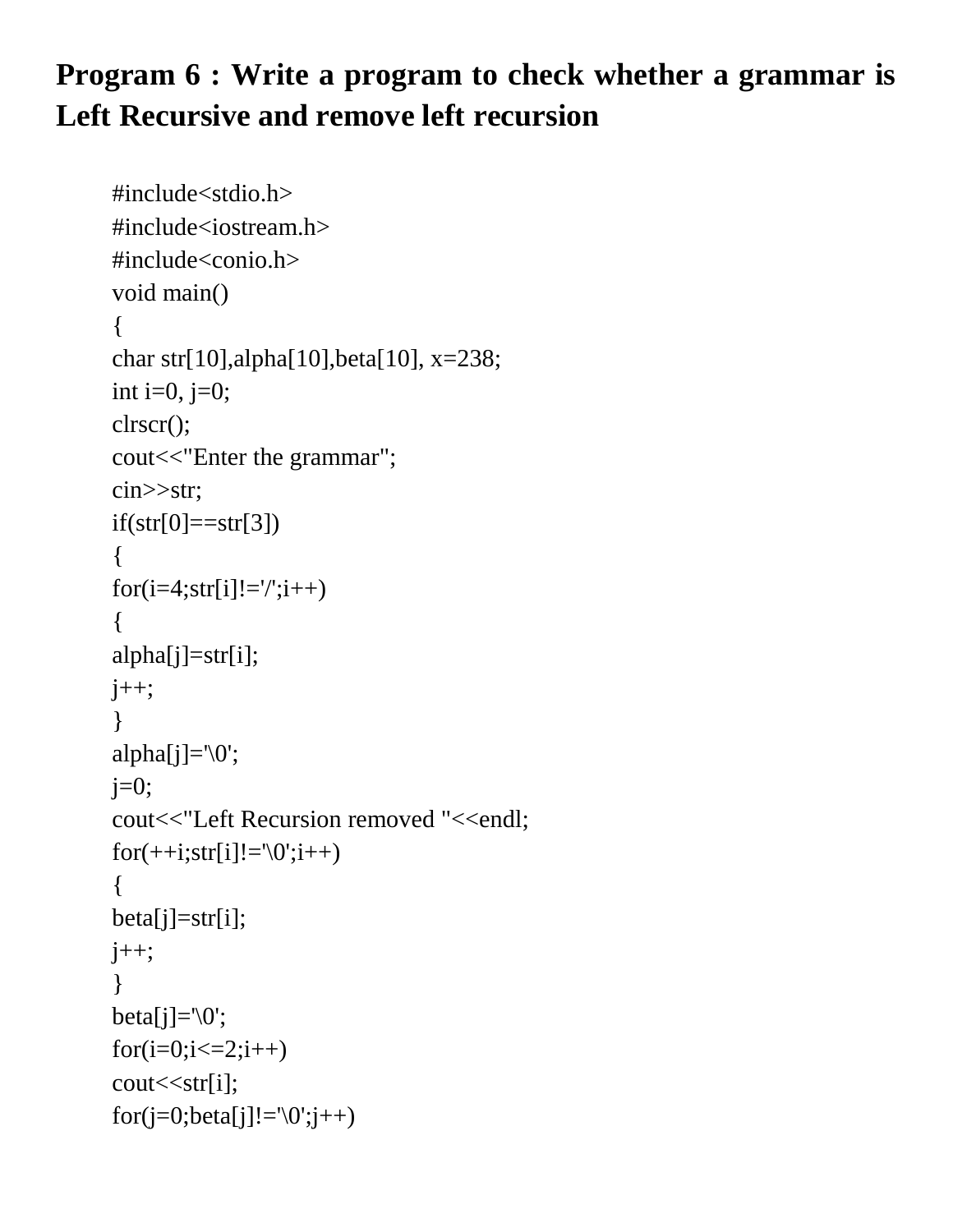```
{
cout << beta[j];
}
cout<<"S"'<<endl;
\text{cout}<< "S'>>";for (j=0; alpha[j] != '0'; j++){
cout<<alpha[j];
}
\text{cout}<< "S'}/<<x;}
else
cout << "Not recursive";
getch();
}
```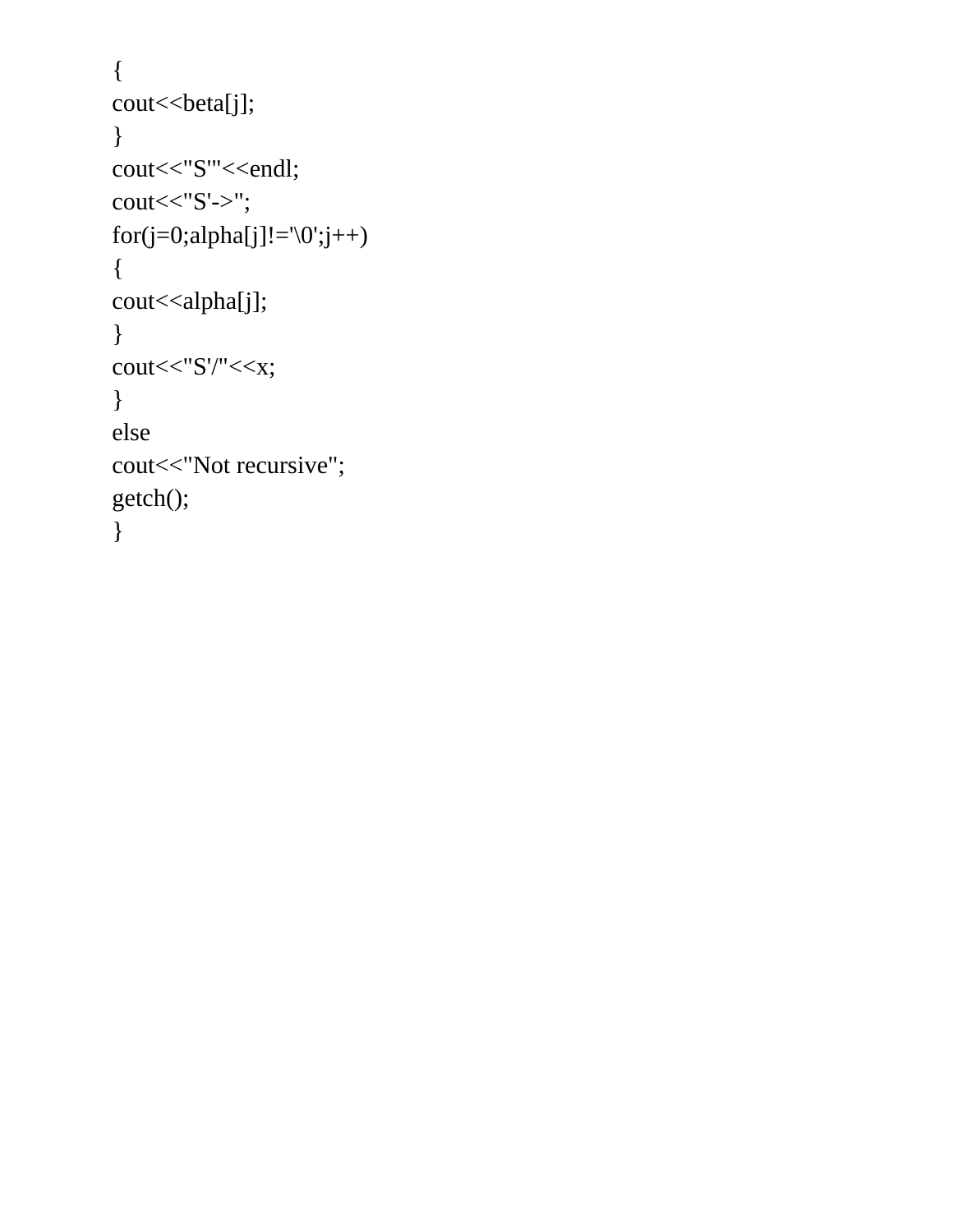## **Program 7 : Write a program to remove Left Factoring**

```
#include<iostream.h>
#include<conio.h>
void main()
{
char a[16],b[4],c[6],d[6],x=238;
int i,j=0,aa,bb,l=0,k[2];
clrscr();
cout << "Enter the production\n\n";
cin>>a;
for(i=0; i<16; i++){
  if(a[i]=='/')
  {
  k[j]=i;j_{++};
  }
}
aa=k[0];bb=k[1];
for(i=0;i<aa-3;i++){
b[i]=a[i+3];
}
for(i=aa+1,j=0;i<b>bb</b>; j++, i++){
 c[j]=a[i];}
for(i=0;i<6;i++){
if(c[i]!=b[i])\{
```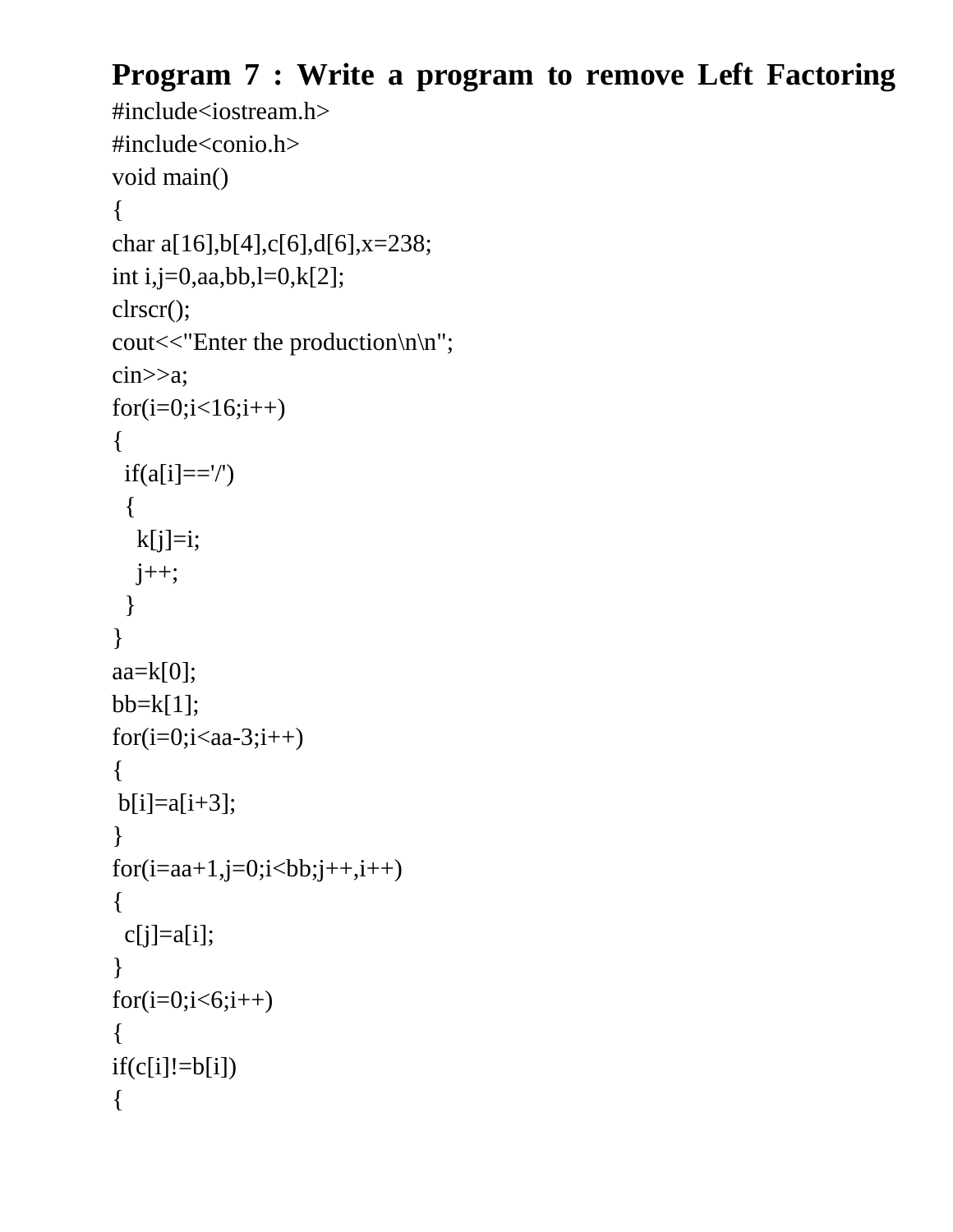```
d[1]=c[i]; l++;
}
}
cout << "\n\ranglen\Gammahe result is: \n\ranglen";
\text{cout}<< "S->";for(i=0; i<4; i++){
cout << b[i];
}
cout<<"Z"<<endl;
\text{cout}<< "Z->";for(i=0;i<1;i++){
cout<<d[i];
}
\text{cout}<<\!\!''/"<<\!\!x;
\text{cout}<< \text{"nS->"};
\text{cout} \leq \text{a[15]};
getch();
}
```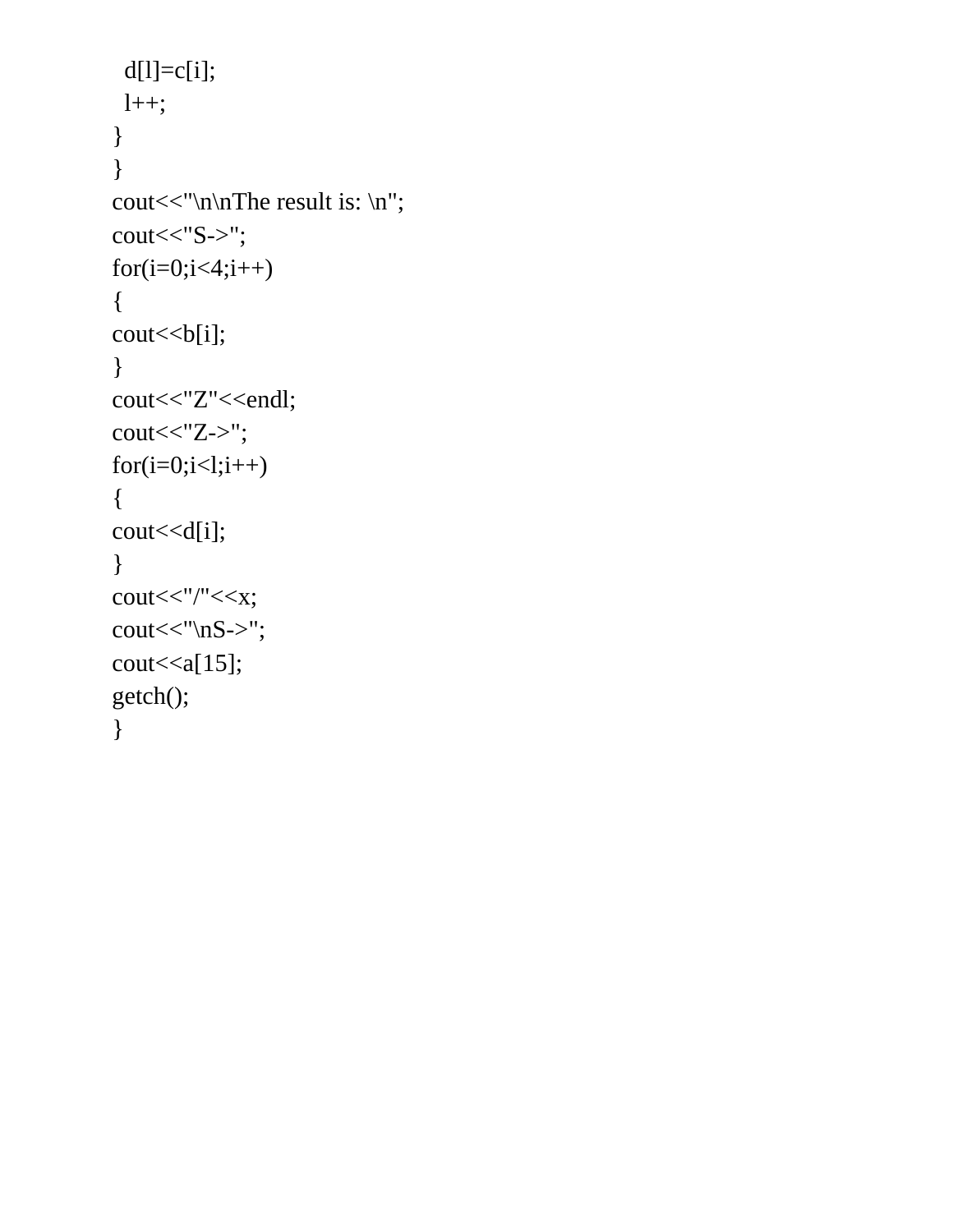# **Program 8 : Write a program to show whether the grammar is Operator Grammar or not**

```
#include<iostream.h>
#include<conio.h>
#include<ctype.h>
#include<process.h>
void main()
\{ char a[15], c, d;
  int i;
  clrscr();
  cout<<"Enter a Grammar ";
  cin>>a;
 for(i=3;a[i]!='\0';i++)
 \{ c=a[i];
 d=a[i+1];
 if(isupper(c) & & isupper(d))
   {
   cout << "Not a Operator Grammar";
   getch();
   exit(0); } }
if(a[3]=='e'){
cout<<" Not a Operator Grammar ";
}
Else { cout<<" Operator Grammar "; }
getch(); 
}
```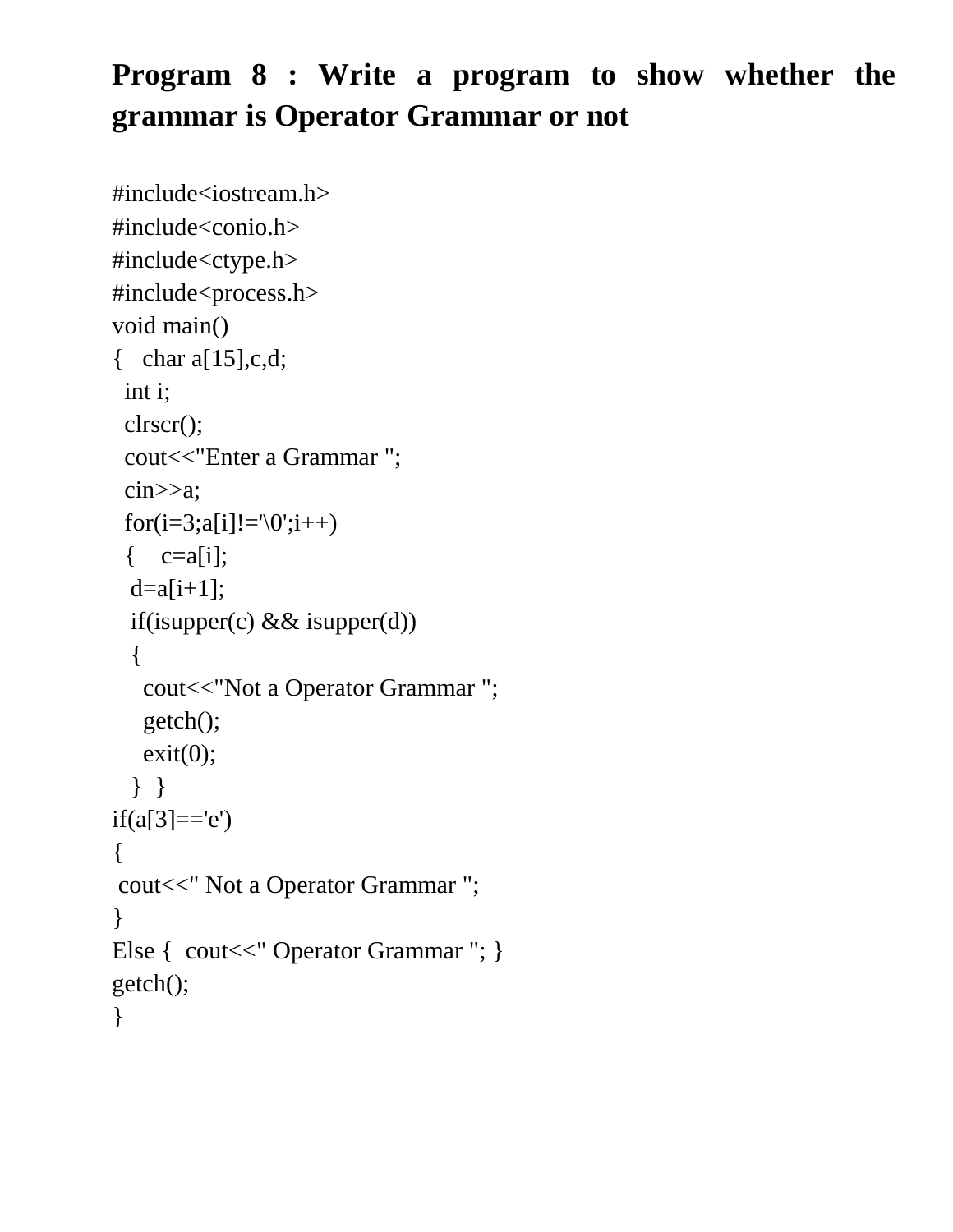# **Program 9 : Write a program to show all operations on a Stack**

```
#include<iostream.h>
#include<stdio.h>
#include<conio.h>
#include<stdlib.h>
void push(struct stack *p, int x);
int pop(struct stack *p);
void traverse(struct stack *p);
struct stack
{
int a[100];
int top;
};
void main()
{
struct stack s;
int choice,m;
char ch;
clrscr();
s.top=-1;
do
{
 cout << "\n 1 push";
 cout << "\n 2 pop";
  cout<<"\n 3 traverse";
 cout << "\n enter the choice";
  cin>>choice;
  switch(choice)
 { 
case 1: cout<<"Number you want to insert";
```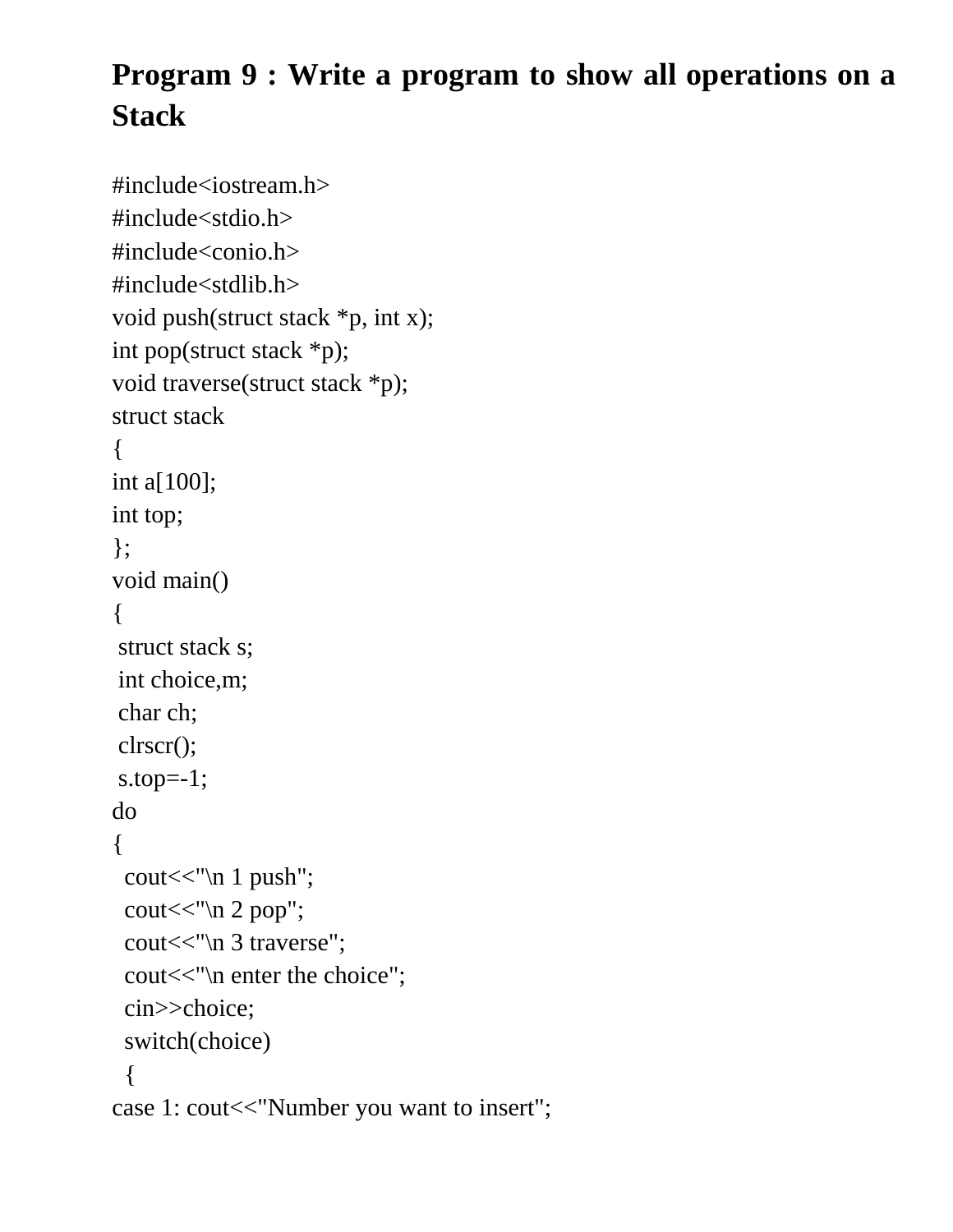```
 cin>>m;
         push(&s,m);
         break;
  case 2: cout << "Status of Stack : ";
        \text{cout} \ll \text{pop}(\&\text{s});
         break;
   case 3: traverse(&s);
         break;
   default:cout<<"wrong choice";
  }
cout<<"'<sub>n</sub> wish to continue(y/n)";
fflush(stdin);
cin>>ch;
}
while(ch=='Y''|| ch=='y');
getch();
}
void push(struct stack *p,int item)
{
if(p>top==99){
cout << "stack full\n";
getch();
exit(0);}
else
{
p->a[++(p->top)]=item;
}
}
int pop(struct stack *p)
{ int item;
```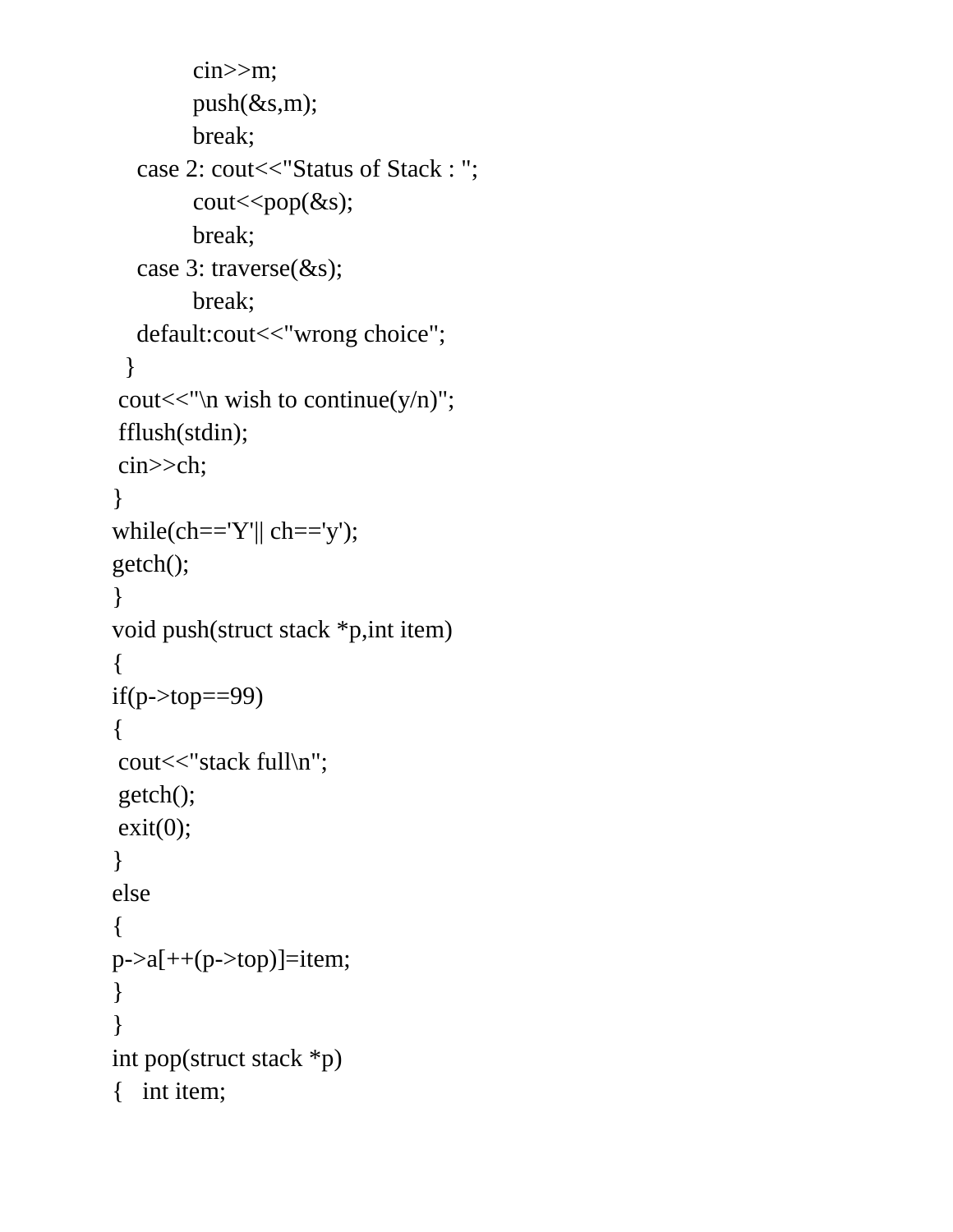```
if(p>top==-1) {
  cout<<"stack empty\n";
   getch();
  exit(0); }
   else
   {
   item=p->a[p->top--];
    }
   return(item);
}
void traverse(struct stack *p)
{int i;
if(p>top==-1){
cout<<"stack empty\n";
getch();
exit(0);}
else
{
cout<<" Numbers in the stack are : ";
for(i=p->top;i>=0;i--)
  {
 \text{cout}<<"\backslash t''<<p&gt;a[i]; } } }
```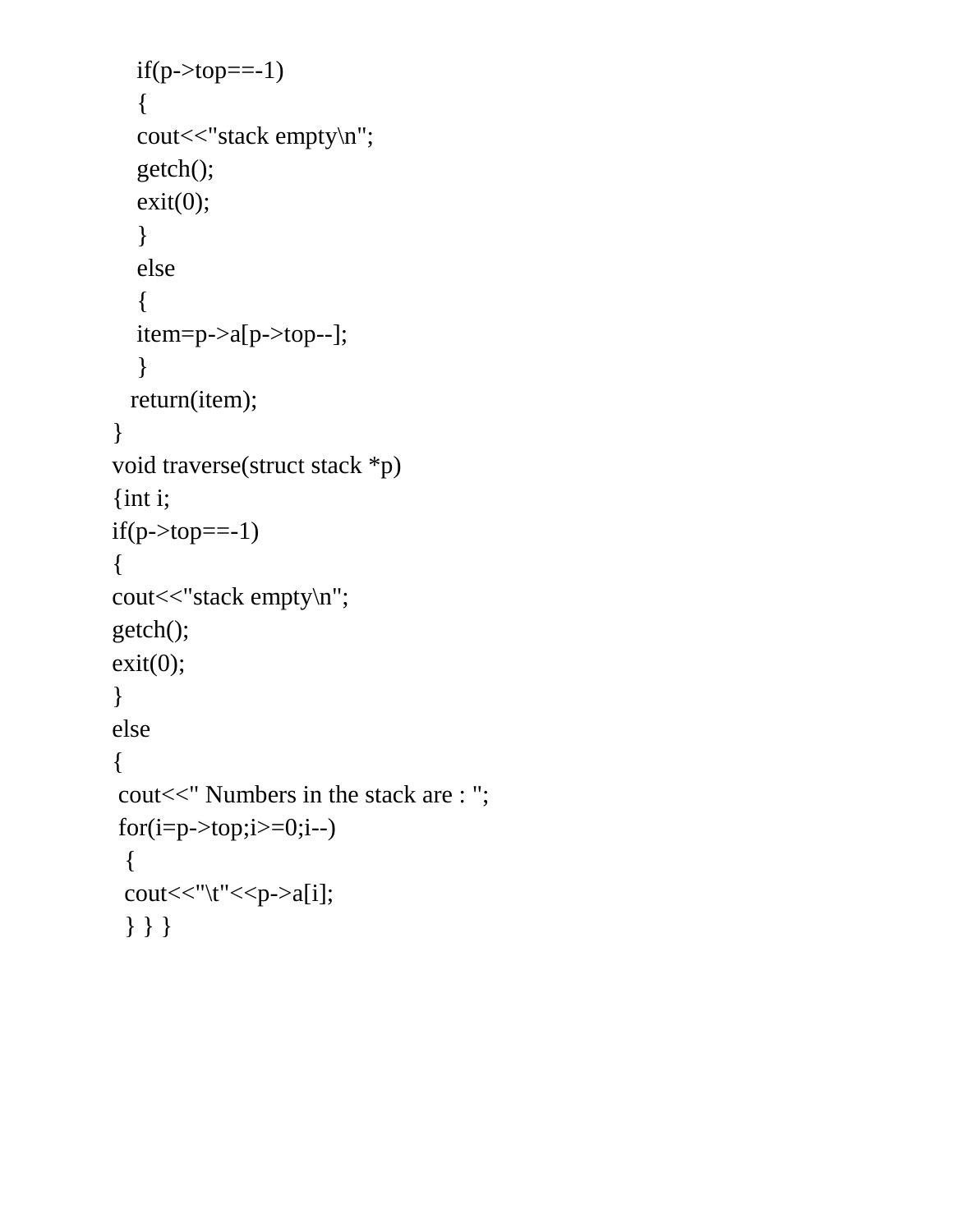**Program 10 : Write a program to show File operations i.e read , write , modify in a text file .**

```
#include <fstream.h>
\#include \ltiostream.h>#include<conio.h>
void main ()
{
  char data[100],opt;
  int i;
   clrscr();
   ofstream outfile;
   outfile.open("afile.dat",ios::app);
   cout << "Writing to the file" << endl;
  for(i=0; i<2; i++) {
   cout << "Enter your name: ";
   cin>>data;
   outfile << data << endl;
   cout << "Enter your age: ";
  \sin \gg data;
   outfile << data << endl;
   }
   outfile.close();
  ifstream infile;
   infile.open("afile.dat",ios::in);
   cout << "Reading from the file" << endl;
   while(infile)
   {
   infile >> data;
   cout << data << endl;
```